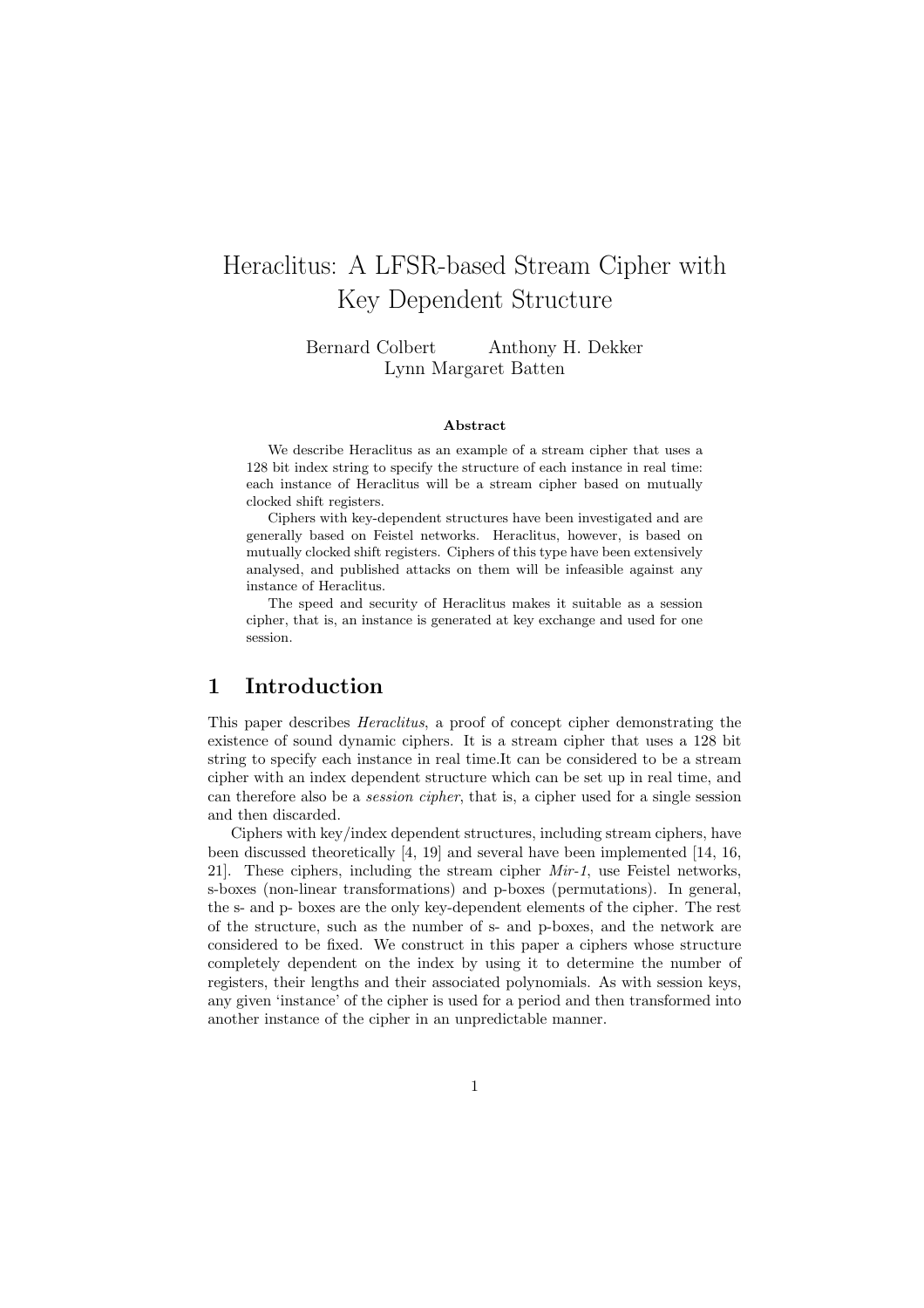Note that the cipher described in this paper can be implemented in a number of ways. The initial description provides the most general implementation that can be extended, both in terms of the number of registers used and the register lengths. However, we also present alternative approaches to implementing Heraclitus and variants.

In the next section, we give the background to A5.1. In Sections 3 to 5, we give a detailed construction of Heraclitus. In Section 7 we propose two initialisation modes for Heraclitus, one being suitable in resource constrained environments. Section 8 briefly discusses the security of Heraclitus, with a more complete discussion in Appendix A.

### 2 Background

#### 2.1 Linear Feedback Shift Registers

A shift register of length  $n$  at discrete time  $t$  is a system based on a sequence of bits  $\{r^t[i]\}_{i=1}^n$  that:

- 1. has state at time  $t, r^t[1], \ldots, r^t[n];$
- 2. has a one bit input at time  $t, s^t$ ; and
- 3. at time  $t + 1$ :

$$
r^{t+1}[i] = \begin{cases} r^t[i-1] & 2 \le i \le n, \text{and} \\ s(t) & i = 1. \end{cases}
$$

A linear feedback shift register (LFSR) is a shift register that takes its input as a linear combination of the bits of the register; that is:

$$
s(t+1) = \sum_{i=1}^{n} c_i r^t[i],
$$

where  ${c_i}_{i=1}^n$  are fixed constants, either 0 or 1. The set  $\phi = {i|c_i = 1}$  is the set of feedback bits of the LFSR.

Associated with each LFSR is a feedback polynomial, which is related to the feedback bits. The feedback polynomial is

$$
\sum_{k \in \phi} x^k + 1.
$$

Every LFSR has a period, which is the time it takes for the LFSR to return to its initial state. If the feedback polynomial is irreducible, the period will be  $2^n - 1$ , which is the maximum period.

In most cases, and the cases in which we will be interested, the output of the LFSR is:  $f(r^t[1], \ldots, r^t[n]) = r^t[n]$ . Note that the output may be a nonlinear function of the bits of the LFSR.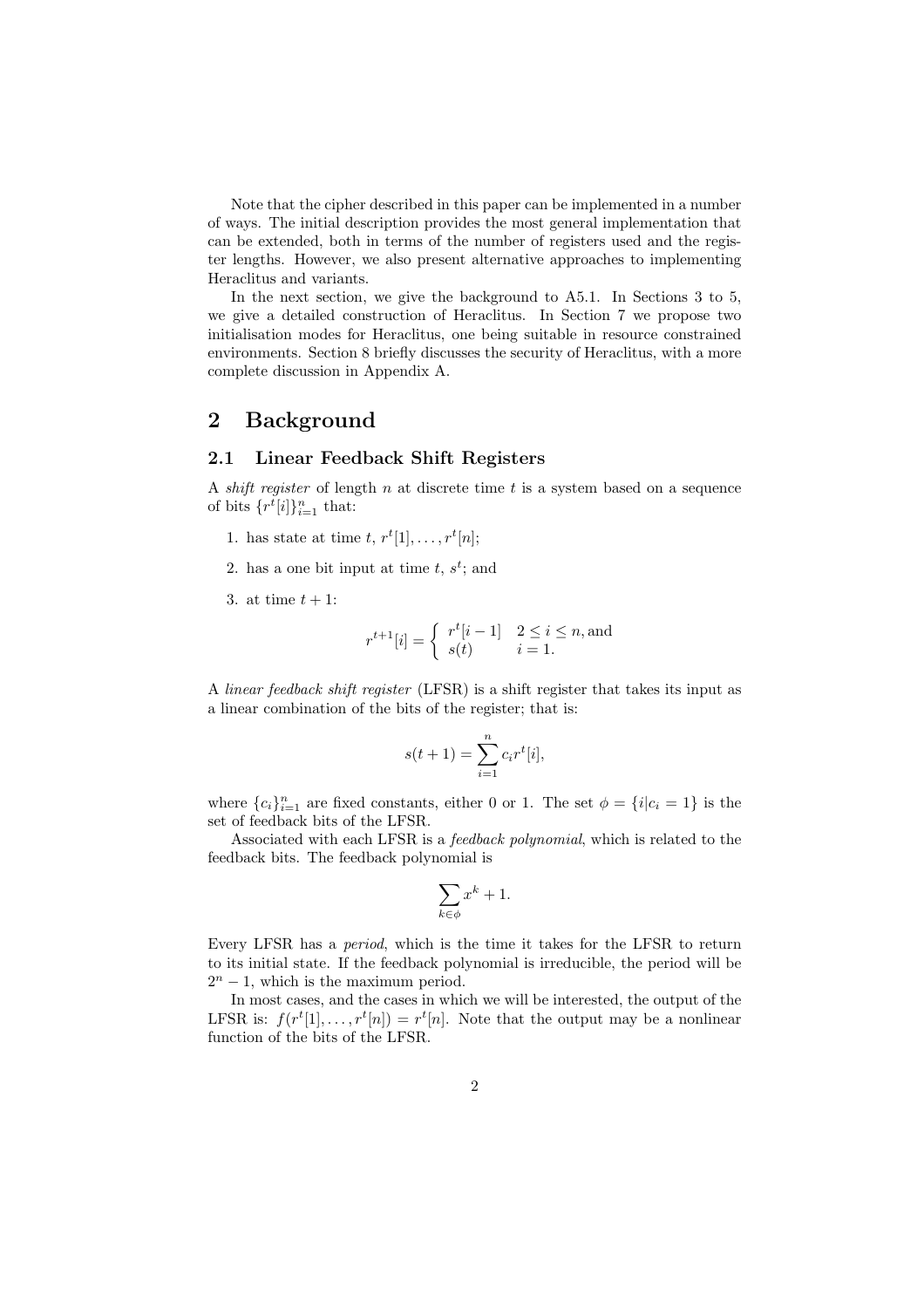#### 2.2 Description of A5.1

Each instance of Heraclitus is similiar in structure to the A5.1 cipher, which will be now described.

A5.1 is a linear feedback shift register (LFSR) stream cipher using three shift registers. The registers are clocked in an irregular fashion which determines the algebraic complexity of the output of the cipher.

This description of A5.1 is based on [3]. A5.1 is an linear feedback shift register (LFSR) based stream cipher. A5.1 has three LFSRs,  $R_1$ ,  $R_2$ , and  $R_3$ , of lengths 19, 22 and 23 respectively, which is denoted by  $||R_i||$ . The bits of  $R_i$ are denoted  $R_i[j]$  for  $1 \leq j \leq ||R_i||$ . Table 1 details the feedback bits and the clock bits. The output  $z$  at time  $t$  is:

$$
z^t = r_1^t[19] + r_2^t[22] + r_3^t[23].
$$

A5.1 is irregularly clocked, that is, each register does not necessarily move for each clock cycle. Rather, the register has a clock bit, which is close to the middle of the register — for each register the clock bit is  $r_i[||R_i||]$ . The register is only moved if the the clock bit is in the majority: that is, the clock bit has the same value as one of the other two clock bits. That is if

$$
S_i^t = c_i^t + r_1^t[9] \cdot r_2^t[11] + r_1^t[9] \cdot r_3^t[11] + r_2^t[11] \cdot r_3^t[11] + 1 = 1,
$$

then  $R_i$  is clocked, where  $c_i^t$  is the clock bit of  $R_i$  at time t. Observe that on average each register will move 5 times for every 8 clock cycles.

Al-Hinai et al. [1] derived the following algebraic expression for the values of the registers at time  $t + 1$ :

$$
r_i^{t+1}[j] = \begin{cases} S_i^t \cdot r^t[j-1] + (S_i^t + 1) \cdot r^t[j] & j > 1, \text{and} \\ S_i^t \cdot F_i^t + (S_i^t + 1) \cdot r^t[j] & j = 1, \end{cases}
$$
(1)

where  $F_i^t$  is the value of the feedback polynomial of  $R_i$  at time t.

Note that the irregular clocking introduces nonlinearity into the cipher. Also note that in an algebraic representation of the cipher, the clocking also introduces a large number of monomial terms.

| Register | Feedback                             | Feedback                              | Clock         |
|----------|--------------------------------------|---------------------------------------|---------------|
|          | <b>Bits</b>                          | Polynomial                            | $_{\rm{Bit}}$ |
| rι       | $r_1[19], r_1[18], r_1[17], r_1[14]$ | $x^{19}$<br>$+ r^{10} + r^{11}$       | $r_1 9 $      |
| K2       | $r_2[22], r_2[21]$                   | $r^{22} + r^{21} +$                   |               |
| K3       | $r_3[23], r_3[22], r_3[21], r_3[8],$ | $x^{23}$<br>$r^{22}$<br>$\gamma^{21}$ |               |

Table 1: Summary of A5.1

### 2.3 Attacks on A5.1

Many attacks on A5.1 have been published, some recently [8]. The attacks generally follow one of the following strategies.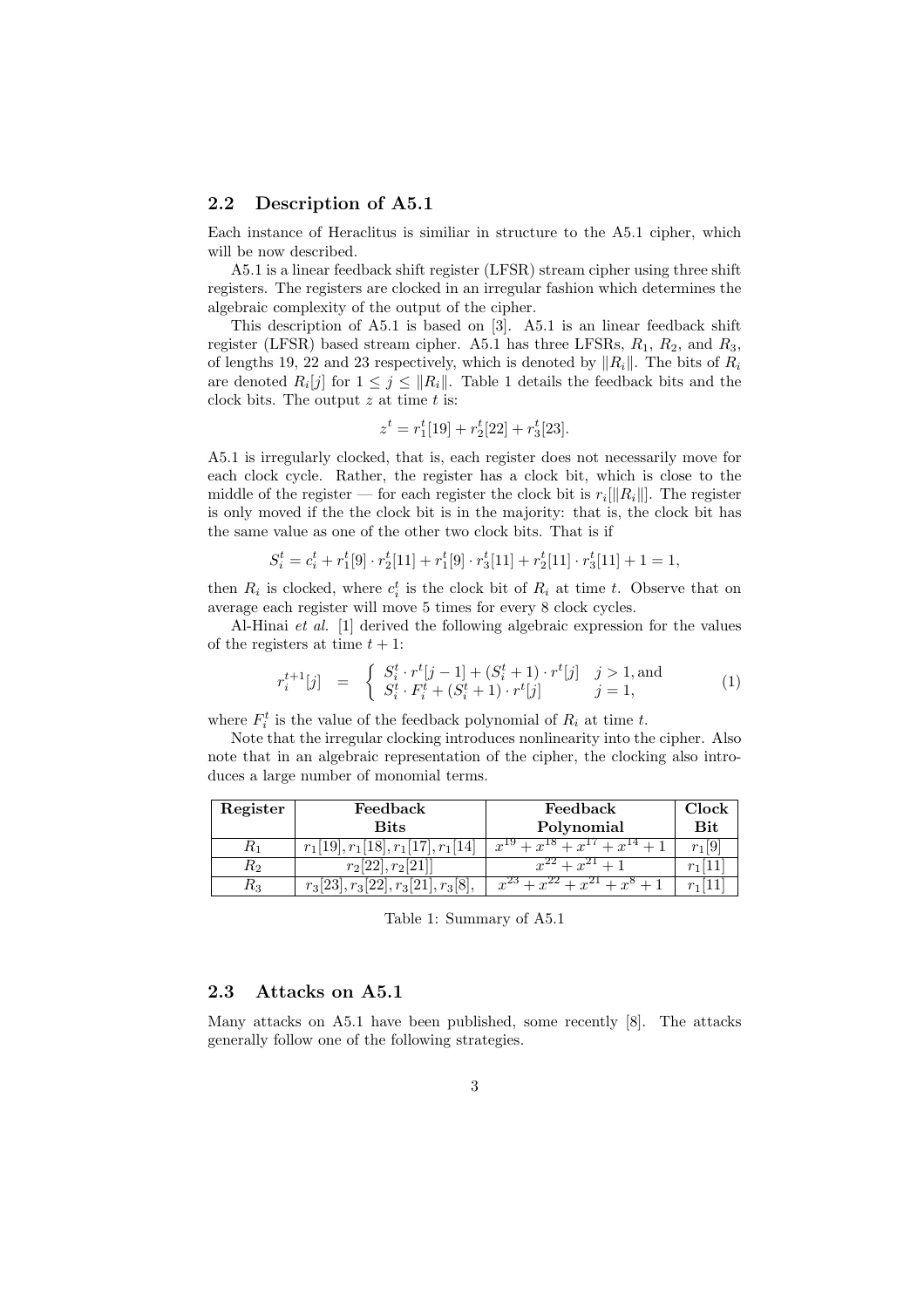- Guessing attacks, guess the two shorter registers, and determine the longer register.
- Golić [9] uses a time-memory trade off to recover the initial state of the cipher. If M and T are the memory and time requirements, then  $M \cdot T \geq$ 2 <sup>63</sup>.<sup>32</sup>; thus this attack can be quickened by precomputation.
- Biryukov *et al.* [3] provide a refinement of Golić's attack. They focus on certain special states which produce particular patterns. This increases the speed of the attack. This attack requires about  $2^{42}$  to  $2^{48}$  steps of preprocessing and data storage and requires a deep knowledge of all aspects of the cipher.
- Al-Hinai *et al.* [1] applied algebraic attacks to A5.1.

Barkan et al. [2] improved the third attack, and Nohl and Krißler [17] have set up Rainbow tables to break A5.1 based on a similar approach.

In analysing the cipher, the last attack demonstrates that the clocking mechanisms provide significant immunity to algebraic attacks. The first three attacks have only become feasible in recent years with an increase in processing power and storage space but still face the difficulty of handling large amounts of data. Consequently, these attacks become infeasible if the overall size of the cipher is increased while retaining the essence of the clocking mechanism. This can be done in several ways, such as increasing the lengths of the three ciphers and adding registers to the cipher.

These considerations, together with the observation that A5.1 operates in a resource constrained and challenging environment, have motivated the authors of this paper to build a strengthened version of A5.1. In addition to the obvious extension to more and longer registers, we propose a novel approach which changes both the number and size of registers used in any one session as well as the polynomials underlying the feedback registers.

### 2.4 Elements of the Cipher

From the above description, A5.1 is an example of an LFSR based cipher with majority clocking. The parameters of this type of cipher are:

- the key length  $K'$ ,
- the number of registers  $r$ ,
- the length of registers  $\{\rho_i\}$  where the registers are denoted by  $\{R_i\}_{i=1}^r$ ,
- the feedback bits of the registers, and
- the clocking mechanism.

With the exception of the clocking mechanism, we vary these parameters in Heraclitus.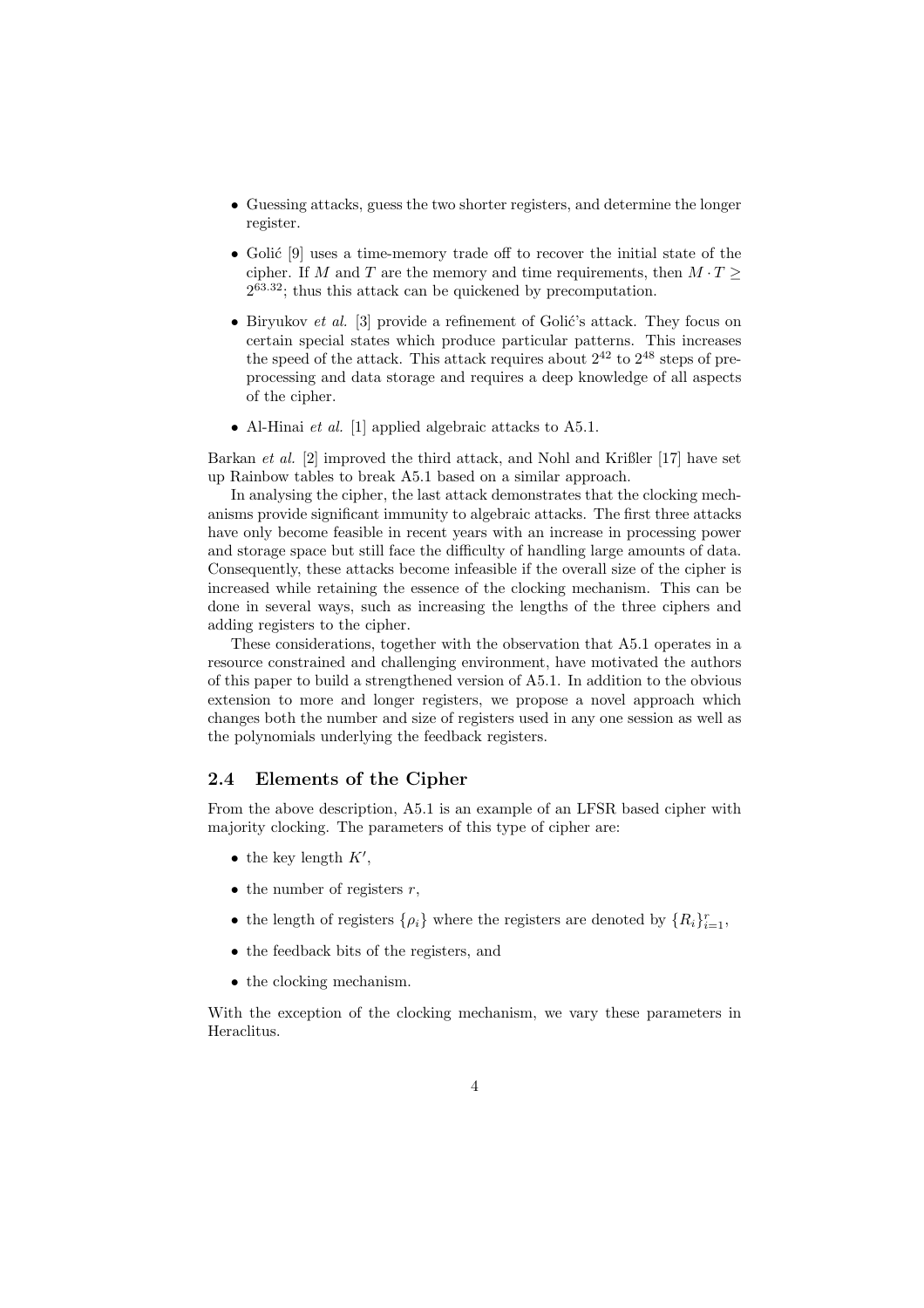# 3 Overview of Construction

As noted above, the parameters of the cipher that are varible are the number of registers r, the length of registers  $\{\rho_i\}$ , and the feedback polynomials of the registers. These parameters are specified used a 128 bit string,  $\mathcal X$  called the Index. This is distinct from the key used by the instance of the cipher.

For Heraclitus the key length is fixed to be 128 bits: thus the total register length will need to exceed 128 plus the check bits required to any register having a trivial loading.

Our construction starts with an index which is a 128 bit string  $\mathcal{X} = \xi_1 \cdots \xi_{128}$ , and consists of three steps:

- 1. selection of number of registers;
- 2. selection of register sizes; and
- 3. selection of feedback bits for each register by generating irreducible polynomials.

The index  $X$  is used for each of these steps.

The majority clocking function used in the A5.1 cipher will be used due to its simplicity and to allow reuse of analyses of A5.1. Moreover, it was extensively analysed algebraically in [1].

Pseudocode for these algorithms can be found in Appendix C. A discussion of alternative design choices for Heraclitus is found in Appendix B

### 4 Number and Size of Registers

### 4.1 Considerations and Choices

The number and size of registers will be determined by the initial bits of the index  $X$ . To use the majority clocking function unmodified, an odd number of registers will be used. Another concern is that if the registers are long and relatively few, a significant proportion of the bits, a third or a fifth, may be derived from other bits and the key stream, and therefore be more amenable to analysis.

Consequently, the number of registers will be chosen from {7, 9, 11}.

The following points were considered in determining the range of the lengths of the registers.

• The sum of lengths of the registers used in any session should equal or exceed the key size, including the check bits. That is:

$$
\sum_{i=1}^r \rho_i \ge K.
$$

• The lengths of the registers should not present difficulties in implementation either in software or in hardware.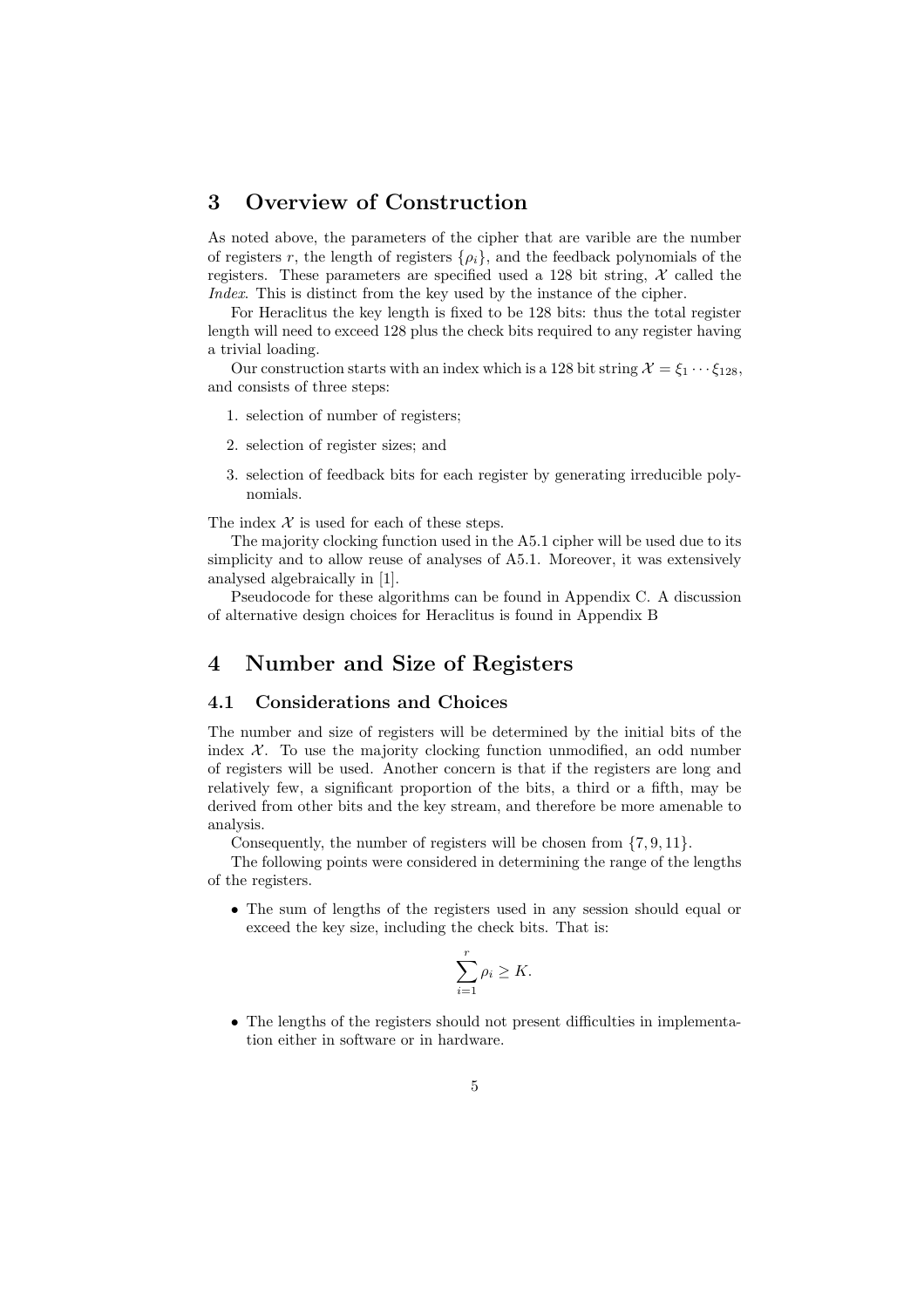- The register sizes need to be limited to ensure that the algorithms used to determine the feedback bits are tractable.
- The register sizes are not too small to limit the scope for analysis based on a brute force indexing of the smaller registers.
- The register lengths should be pairwise coprime.

Most modern operating systems are based on 64 bit registers. Moreover, the decryption algorithm used to determine the feedback bits has a complexity of  $O(m^3)$ , where m is the length of the register: this requires  $O(2^{18})$  operations for registers of less than 64 bits which is feasible for most devices, including resource constrained devices. Consequently, 64 bits is chosen as the upper bound for register sizes.

The minimum size for registers is set to be 17 in order to limit the scope of brute force attacks on these systems.

The requirement that the register lengths are pairwise coprime reduces correlation attacks against the cipher and ensures that the cycle time is maximised [15]. This is certainly seen in most stream ciphers published. Consequently, in our implementation, we chose register lengths to be primes and prime powers. This has the added benefit of simplifying the selection of feedback bits.

We chose the set,  $\zeta$  of possible register lengths to be:

 $\zeta = \{17, 19, 23, 25, 27, 29, 31, 32, 37, 41, 43, 47, 49, 53, 59, 61\}$ 

This set has 16 elements: however, when using only 7 registers, only the 15 longest are used.

Based on a choice of 7, 9 or 11 registers, the first two bits of the index  $\mathcal{X}$ are used to determine the number of registers. This will also determine the number of possible register lengths. The first 14 bits of  $\mathcal X$  are used to make these determinations.

- 1. If  $\xi_1 \xi_2 = 00$ , then  $r = 7$ , which allows  $\binom{15}{7}$  or 6435 choices of register lengths.  $\xi_3 \dots \xi_{14}$  are used for 4096 possible register lengths.
- 2. If  $\xi_1 \xi_2 = 01$ , then  $r = 11$ , which allows  $\binom{16}{11}$  or 4368 choices of register lengths.  $\xi_3 \dots \xi_{14}$  are used for 4096 possible register lengths.
- 3. If  $\xi_1 \xi_2 = 1$ , then  $r = 9$ , which allows  $\binom{16}{9}$  or 11440 choices of register lengths. If 13 bits are used to make this choice up to 8192 register lengths can be chosen

In our implementation, a look-up table was used to choose the register lengths. This is an efficient method as the table is used repeatedly and the space needed is minimal.

In choosing the number of registers and the register lengths, care must be taken to ensure that the above inequality with  $K$  is satisfied.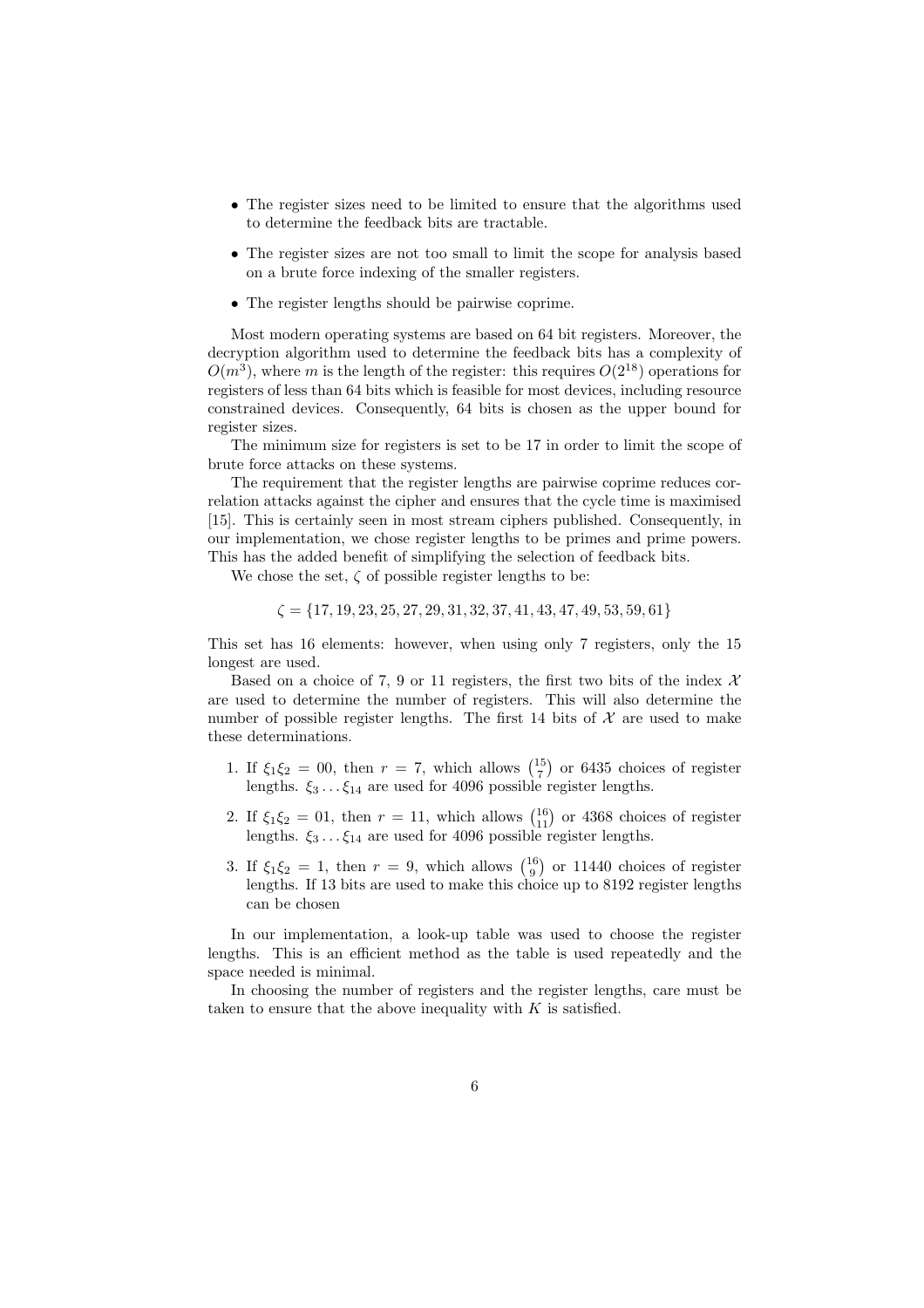# 5 Feedback Bits

The next step is to determine the feedback bits. As discussed in Golomb [10] and in Section 2.1 the feedback bits are directly related to the feedback polynomials. Moreover, the feedback polynomials should be irreducible to ensure that each register has maximal cycle length.

Thus, to select the feedback bits for the registers, irreducible polynomials are generated and the corresponding feedback bits for the register are used.

Elements of  $GF(2<sup>n</sup>)$  can be used to generate irreducible polynomials of order n over  $GF(2)$ . The algorithm chosen to generate the polynomials is outlined in §4.74 of [15].

Note that  $GF(2^n)$  is isomorphic to  $GF(2)[x]/p(x)$ , where  $p(x)$  is an irreducible polynomial of order  $n$  over  $GF(2)$ . Consequently, Heraclitus uses a fixed set of irreducible polynomials to generate feedback polynomials, one for each register, to use this algorithm. Table 2 lists the irreducible polynomials used in Heraclitus,  $P_i$ : these were taken from Seroussi [20].

| $\rho$ | $\mathcal{P}_{\rho}$           |
|--------|--------------------------------|
| 17     | $x^{17}+x^3+1$                 |
| 19     | $x^{19} + x^5 + x^2 + x + 1$   |
| 23     | $x^{23}+x^5+1$                 |
| 25     | $x^{25}+x^3+1$                 |
| 27     | $x^{27} + x^5 + x^2 + x + 1$   |
| 29     | $x^{29}+x^2+1$                 |
| 31     | $x^{31}+x^3+1$                 |
| 32     | $x^{32} + x^7 + x^3 + x^2 + 1$ |
| 37     | $x^{37} + x^6 + x^4 + x + 1$   |
| 41     | $x^{41} + x^3 + 1$             |
| 43     | $x^{43} + x^6 + x^4 + x^3 + 1$ |
| 47     | $x^{47} + x^5 + 1$             |
| 49     | $x^{49} + x^9 + 1$             |
| 53     | $x^{53} + x^6 + x^2 + x + 1$   |
| 59     | $x^{59} + x^7 + x^4 + x^2 + 1$ |
| 61     | $x^{61} + x^5 + x^2 + x + 1$   |

Table 2: Irreducible Polynomials

Elements can be represented as n bit strings,  $\alpha$  where

$$
\alpha \longleftrightarrow \sum_{i=1}^n \alpha_i x^{i-1}.
$$

Addition and multiplication are as for polynomial rings, calculated modulo  $p(x)$ . 'The trivial elements are the additive identity 0 and the multiplicative identity 1.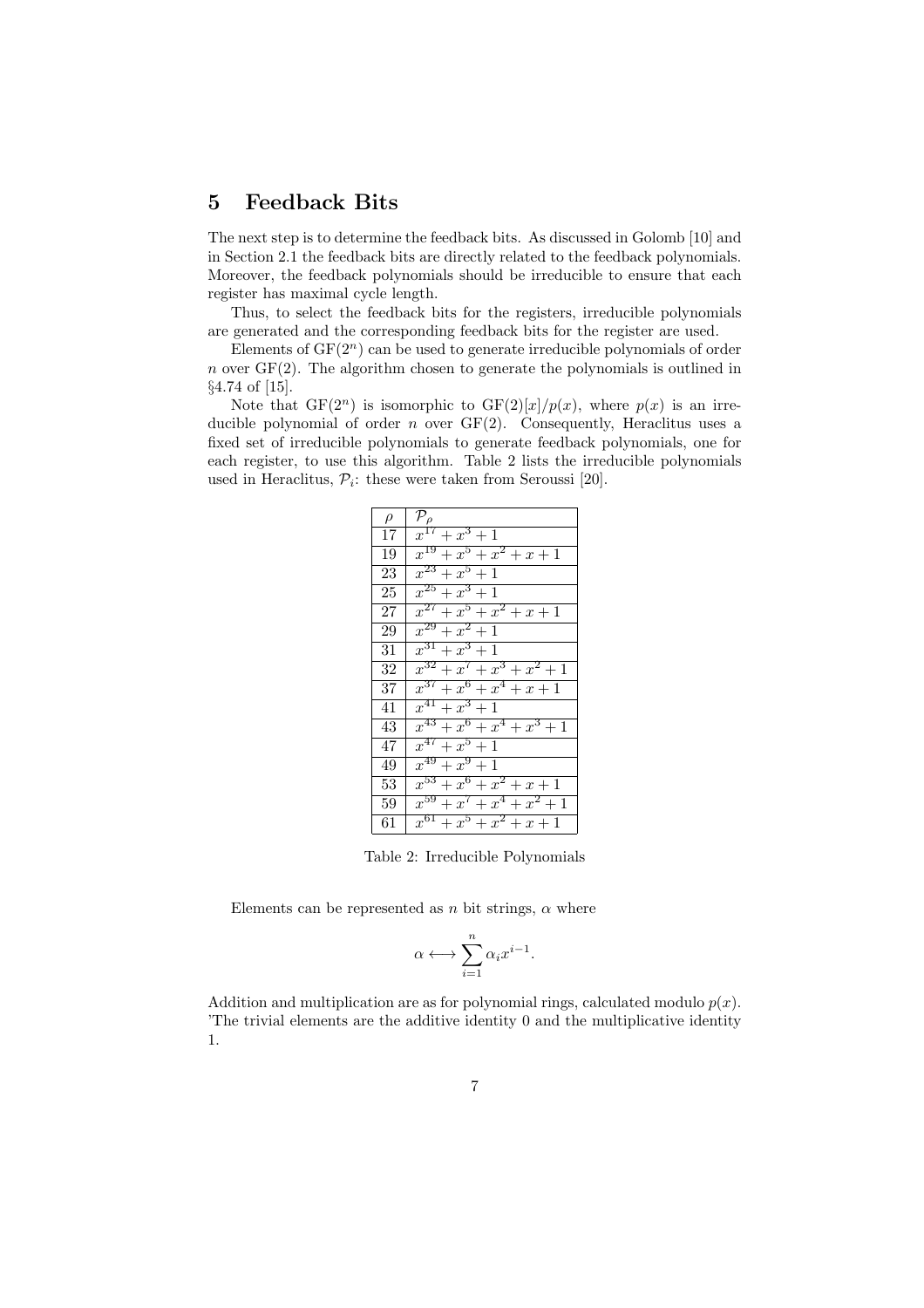For p prime, all non-trivial elements  $\alpha$  of  $GF(2^p)$  will generate an irreducible polynomial by:

$$
m_{\alpha} = \prod_{i=0}^{p-1} (x - \alpha^{2^i}).
$$

Two elements,  $\alpha$  and  $\beta$  will generate the same irreducible polynomial if, and only if, there exists an integer  $1 \leq j \leq p$  such that:  $\beta = \alpha^{2^j}$ . The collection  $\{\alpha^{2^i}\}_{i=0}^{p-1}$  is known as the *cyclotomic coset* of  $\alpha$  [13].

For  $q$ , a prime power, similar properties hold: however, not every non-trivial element of  $GF(2<sup>q</sup>)$  will generate irreducible polynomials — only those elements with exactly q elements in its cyclotomic coset. That is, those elements  $\alpha$  for which the smallest integer t such that  $\alpha^{2^t} = \alpha$  is q.

In order to use this method to choose irreducible polynomials from the values of  $X$ , there needs to be some way of generating strings of the length of the registers. Ideally, some method of indexing cyclotomic cosets would be used in order that each value of  $X$  would generate a different set of irreducible polynomials. However, there is no generalised simply implementable indexing of cyclotomic cosets or representatives from these cosets.

The method that we have chosen is to use a one way hashing function to generate bit strings that have the following properties:

- uniform distribution over the strings:
- the correlation between chosen polynomials between registers is 0; and
- collisions are difficult to find.

The one way hashing function chosen is SHA512, which has these properties. Moreover, it is a standard and many implementations exist, including for constrained environments. This will provide a 512 bit string in which substrings of the appropriate lengths can be chosen.

The method for choosing the feedback bits for the register of length  $n$  is as follows.

- 1. Take the first *n* unused bits of  $SHA512(X)$ .
- 2. If it corresponds to a trivial element, set  $\mathcal{Q}_n = \mathcal{P}_n$ .
- 3. Else, if  $n \in \{25, 27, 32, 49\}$  test the string. If it does not generate an irreducible polynomial, discard the first bit and concatenate the first unused bit of  $SHA512(X)$ . If the test fails three times, set  $\mathcal{Q}_n = \mathcal{P}_n$  as the default feedback polynomial.
- 4. Else generate irreducible polynomial  $\mathcal{Q}_n$ .
- 5. Set the feedback bits to correspond with  $\mathcal{Q}_n$ .

Pseudocode for Algorithms 3 and 4 can be found in in Appendix C. Algorithm 3 tests whether a string will generate an irreducible polynomial for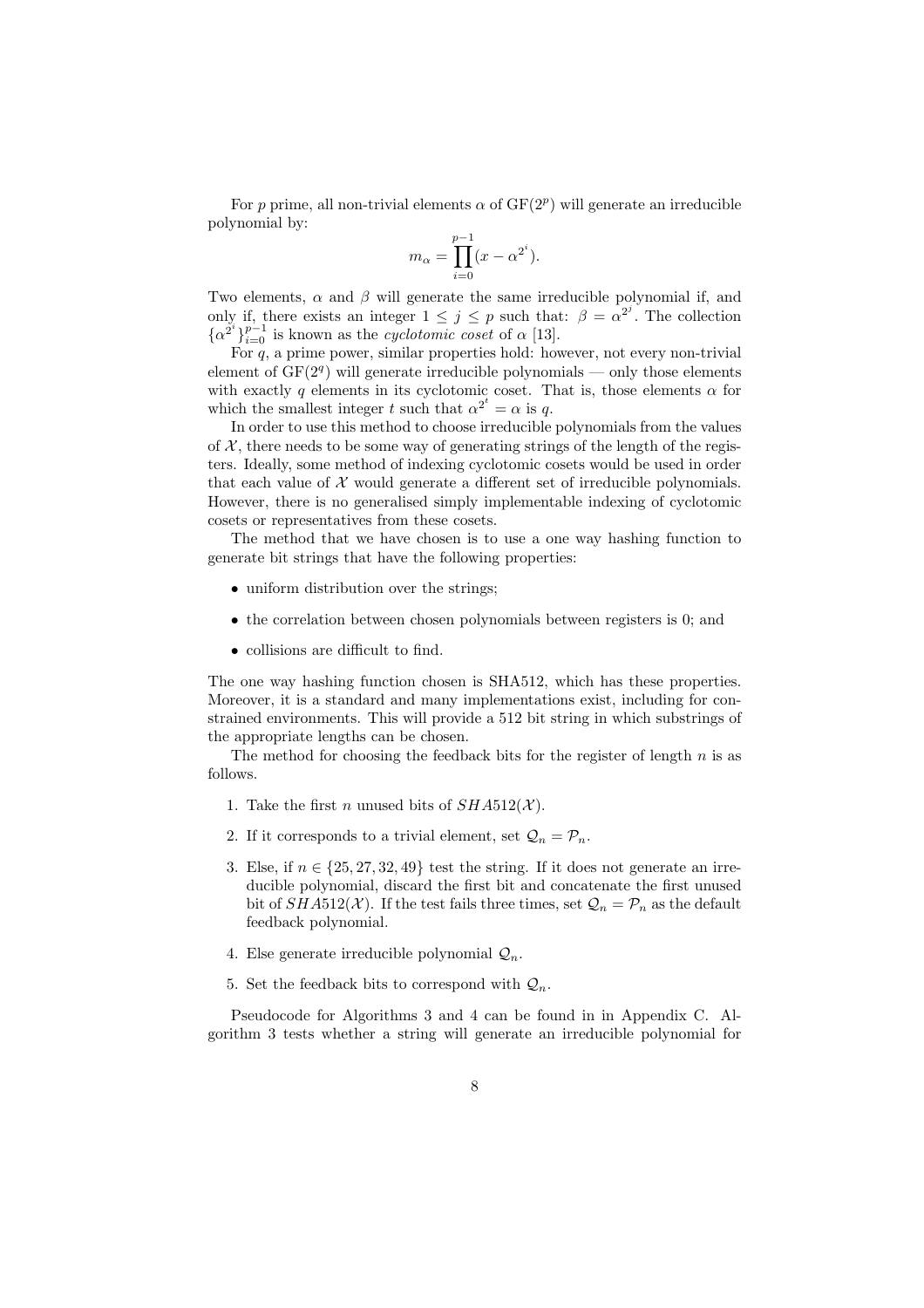$n \in \{25, 27, 32, 49\}$ . Algorithm 4 generates irreducible polynomials from the strings, using Algorithm 3 to test as appropriate.

Each polynomial generation will have a running time of  $O(m^3)$  operations. Note that an upper limit of three attempts to generate an irreducible polynomial is set. This is to ensure that the polynomial will be generated within a known amount of time.

Two concerns exist for the generation of irreducible polynomials (a) the proportion of irreducible polynomials generated, and (b) significant bias of polynomials generated.

For all registers, the probability that a particular polynomial will not be generated using this method is less than  $2^{-85}$ : for polynomials of order 17, this probability will be significantly less. This indicates that a large proportion of the set of irreducible polynomials will be generated.

The algorithm will introduce a small bias for the default polynomial to be generated. For a prime, p, the default will occur at a rate of  $(p+2)2^{-p}$ , the other polynomials occur at a rate of  $p \cdot 2^{-p}$ . For a prime power,  $q = p^n$ , the default polynomial will occur at a rate of about  $(p+2)2^{-q}+2^{-3(q-q/p-1)}$ . These increases are small and will not introduce a significant bias, and therefore will not provide significant assistance to an attacker.

# 6 Irregular Clocking

The clocking mechanism is the one that is used for A5.1: that is, majority clocking based on fixed bit positions in the LFSRs. In A5.1, the clock bits are at the centre of the registers. There appear to be a number of good reasons: the primary one seems to be that this position is furthest from the output and therefore most difficult to correlate.

Thus, for each register,  $R_i$ , the clocking bit is chosen to be  $c_i = R_i[j]$  where  $j = ||R_i||/2$ , that is, about the middle bit.

# 7 Initialisation

For stream ciphers, synchronicity is essential for correct function. In harsh environments, such as radio interfaces, traffic will be lost, which poses a problem for stream ciphers and other mechanisms requiring synchronicity. This is usually addressed by putting the traffic into frames and assigning frame numbers or other identifiers for the frame. Many ciphers, e.g. A5.1 and RC4, incorporate the frame number into the session key. Thus, for each frame, the frame number may be XORed or appended to the session key and loaded into the cipher and used for the traffic of that frame.

However, this incorporation may lead to weaknesses using the cipher, in particular related IV attacks [5, 7, 18]. This is usually addressed by running the cipher for a fixed number of clock cycles to ensure that sufficient diffusion of the key bits and IV occurs.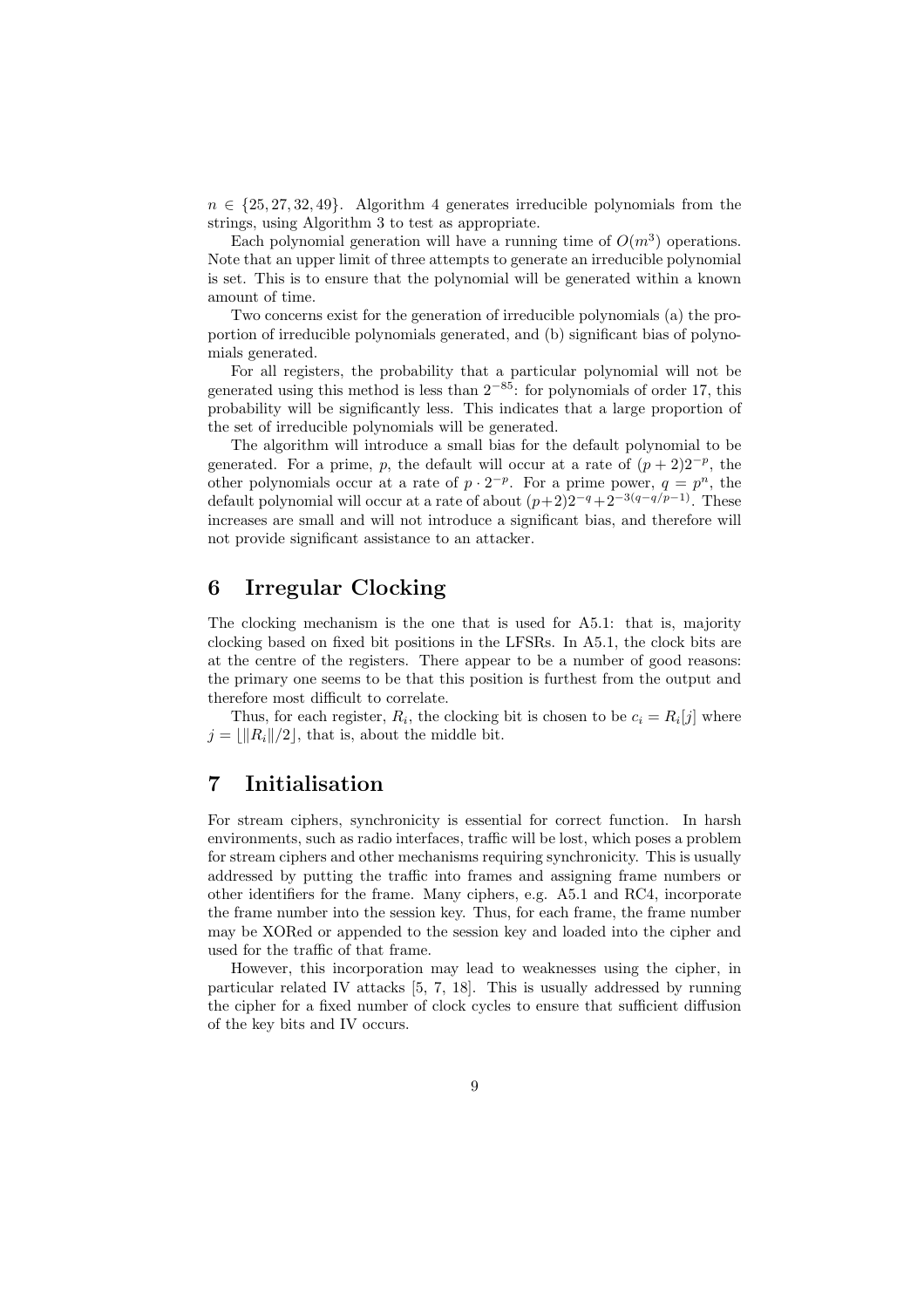An alternative to this is to put the IV and session key through a hash function such as SHA1 and to load the registers with the output of this hash function.

In resource constrained environments using hash functions may not be possible, and other mechanisms to avoid related IV attacks are required. Consequently, two initialisation modes are proposed for Heraclitus: Hash mode and Run mode; noting that Hash mode is preferred when it is possible. Both assume that the session key is  $\mathcal{K} = \kappa_1 \cdots \kappa_{128}$  and IV is the initialisation vector or frame number or sequence number.

For Hash mode, the string  $k_f = \text{SHA512}(\mathcal{K}, IV)$  is generated. The initial R bits of the string  $k_f$  are loaded into the cipher, where R is the total length of the registers. The registers are loaded from the shortest to the longest register. The remaining bits of  $k_f$  are discarded. Then the complement of the parity of each subkey of each register is loaded to avoid the null loading.

For Run mode the key for the frame is generated  $k_f = \mathcal{K} \oplus IV$ , IV being padded by repetition until it is 128 bits long. This is divided into subkeys, depending on the number of registers:

- 1. for 7 registers:  $k_1 \cdots k_{18}$ ,  $k_{19} \cdots k_{36}$ ,  $k_{37} \cdots k_{54}$ ,  $k_{55} \cdots k_{72}$ ,  $k_{73} \cdots k_{90}$ ,  $k_{91} \cdots k_{109}$ , and  $k_{110} \cdots k_{128}$ ;
- 2. for 9 registers:  $k_1 \cdots k_{14}$ ,  $k_{15} \cdots k_{28}$ ,  $k_{29} \cdots k_{42}$ ,  $k_{43} \cdots k_{56}$ ,  $k_{57} \cdots k_{70}$ ,  $k_{71} \cdots k_{84}$ ,  $k_{85} \cdots k_{98}$ ,  $k_{99} \cdots k_{113}$ , and  $k_{114} \cdots k_{128}$ ;
- 3. for 11 registers:  $k_1 \cdots k_{11}$ ,  $k_{12} \cdots k_{22}$ ,  $k_{23} \cdots k_{33}$ ,  $k_{34} \cdots k_{44}$ ,  $k_{45} \cdots k_{56}$ ,  $k_{57}\cdots k_{68}, k_{69}\cdots k_{80}, k_{81}\cdots k_{92}, k_{93}\cdots k_{104}, k_{105}\cdots k_{116}, \text{and } k_{117}\cdots k_{128}.$

Each subkey has a parity bit appended to prevent a null loading. The subkeys are loaded into each of the registers, starting with the smallest going to the longest.

The cipher is then run to ensure that every bit in the registers is dependent on every key bit and frame bit, which will provide resistance to related IV attacks. Majority clocking will ensure that each register moves about half the time, then running the cipher for three times the length of the longest register will ensure that this condition is met. For simplicity, 183 is used in all cases to ensure this.

The advantage of Hash mode is that the key loaded into each frame is generated by a hash function, and therefore even if an attacker were to determine the key for one frame, the keys for the other frames are protected by the hash function. However, hash functions require significant processing that may not be available in low resource environments. Although Run mode does not have this protection, experience with A5.1 and other ciphers indicate that this an effective mechanism to protected the cipher.

Figure 1 shows the feed-through of the hashed key and IV information through the 2<sup>64</sup> frames of a session.

The fact that the key and IV are used to determine the structure of the cipher in the next  $2^{64}$  frames adds to the unpredictability of future set-ups and consequently provides security against attacks.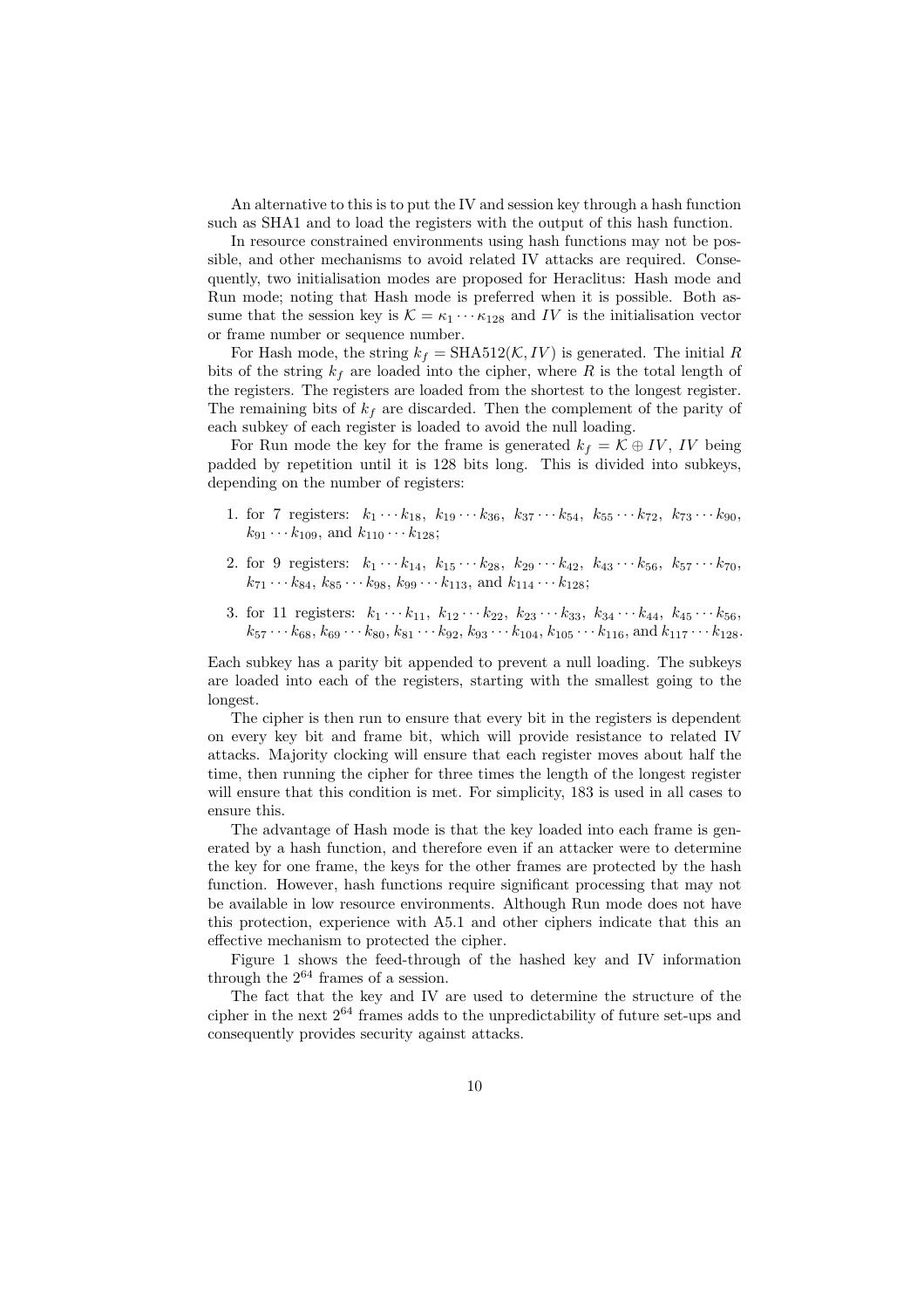

Figure 1: Each session key  $K$  is used for  $2^{64}$  frames.

# 8 Security Analysis

The security of Heraclitus was analysed briefly. The following are the initial conclusions of the analysis.

- Due to the increase in key length, guessing attacks are not feasible.
- $\bullet$  The time-memory trade of attacks of Golić are not feasible due the increase in key length and the number of registers [9].
- The refinements of Golić's attack are not feasible  $[2, 3]$ . This is due to the increase key size, thus requiring feasible precomputation: moreover, there are a large number of register number and length combinations, making the search for patterns and refinements more difficult. Each combination will require its own precomputed data.
- Each cipher within Heraclitus is immune to algebraic attacks due to the non-linear clocking. Thus, Heraclitus is immune to algebraic attacks [1].
- Each cipher within Heraclitus is independent of and uncorrelated with the other ciphers.

Each instantiation of Heraclitus is therefore immune to the known attacks against A5.1. However, possible weaknesses in transitions between instantiations are not yet fully known. For this reason, the authors have lodged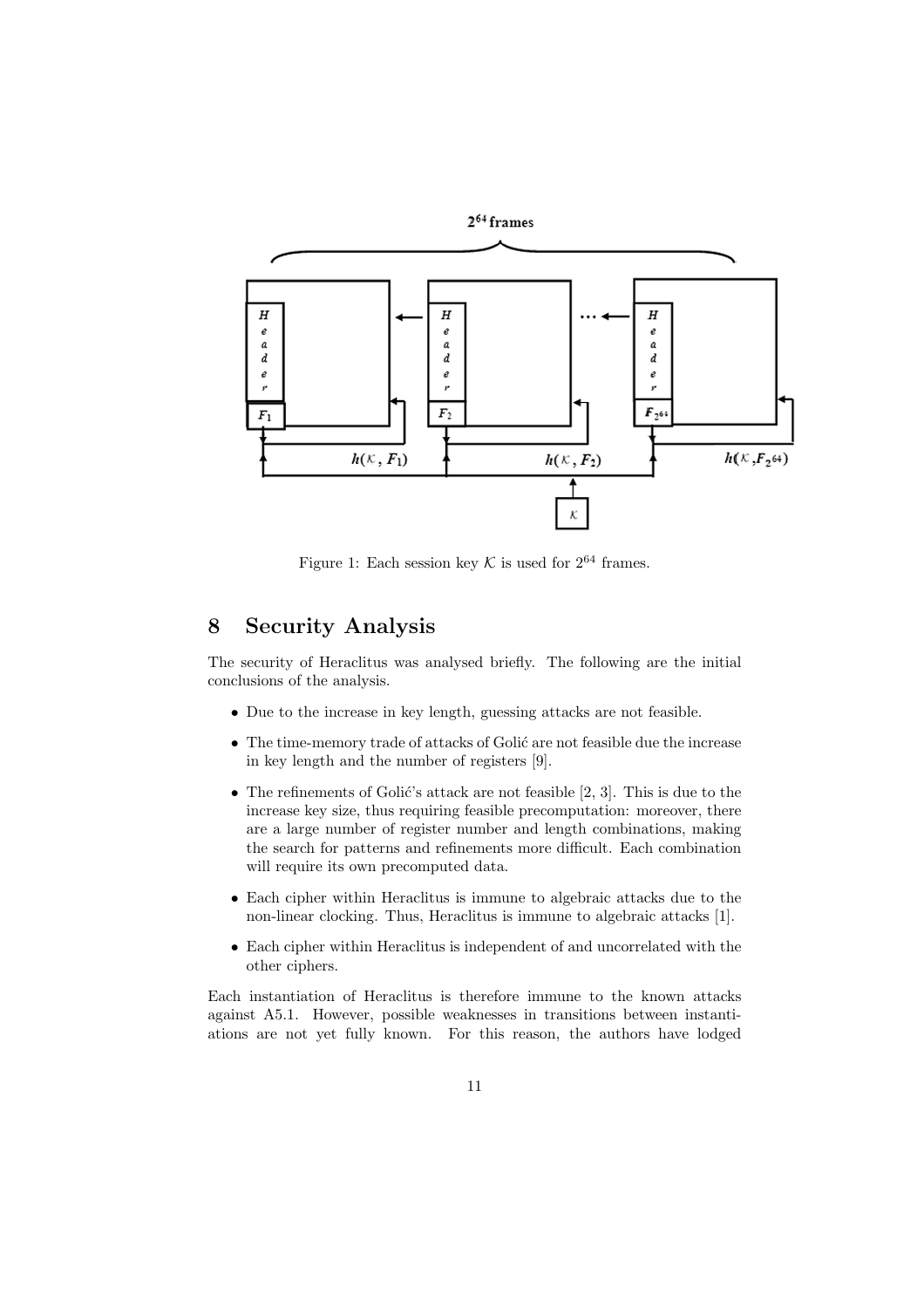the code at the ECRYPT Benchmarking of Cryptographic Systems (eBACS http://bench.cr.yp.to/) for general testing by the cryptographic community.

# 9 Implementation

One of the practical concerns for any cipher is the implementation of the cipher — either in hardware or software. Variants of Heraclitus have been implemented in software, two of which are described briefly: the first by the second author, and the second by a group of undergraduate students in 2008 as a group project [11].

- These implementations demonstrate:
- the method is extensible and adaptable,
- that it is implementable, and
- that it is usable.

### 9.1 Heraclitus-64

The description of Heraclitus given here is very general, and a number of variants can be made. A variation of Heraclitus was implemented in June 2008. In this version:

- the index was restricted to 64 bits;
- the number of registers is either 5 and 7;
- the set  $\{25, 27, 29, 31, 32, 37, 41, 43, 49, 53, 59, 61\}$  was used for the register lengths;
- the number of registers and register sizes are chosen by an 11 bit string which is stored in a table; and
- 65536 irreducible polynomials for each register length were generated and stored as an array of a 64 bit word length.

Thus, to generate the cipher, up to 8 table look ups were required and the register implemented. The storage requirements are very modest. The array of irreducible polynomials for each register length requires  $2^{19}$  bytes, or 0.1MB per array. Also the number and length of registers are determined by 11 bits, which can also be stored as an array.

Thus, the total storage required is less than 2MB.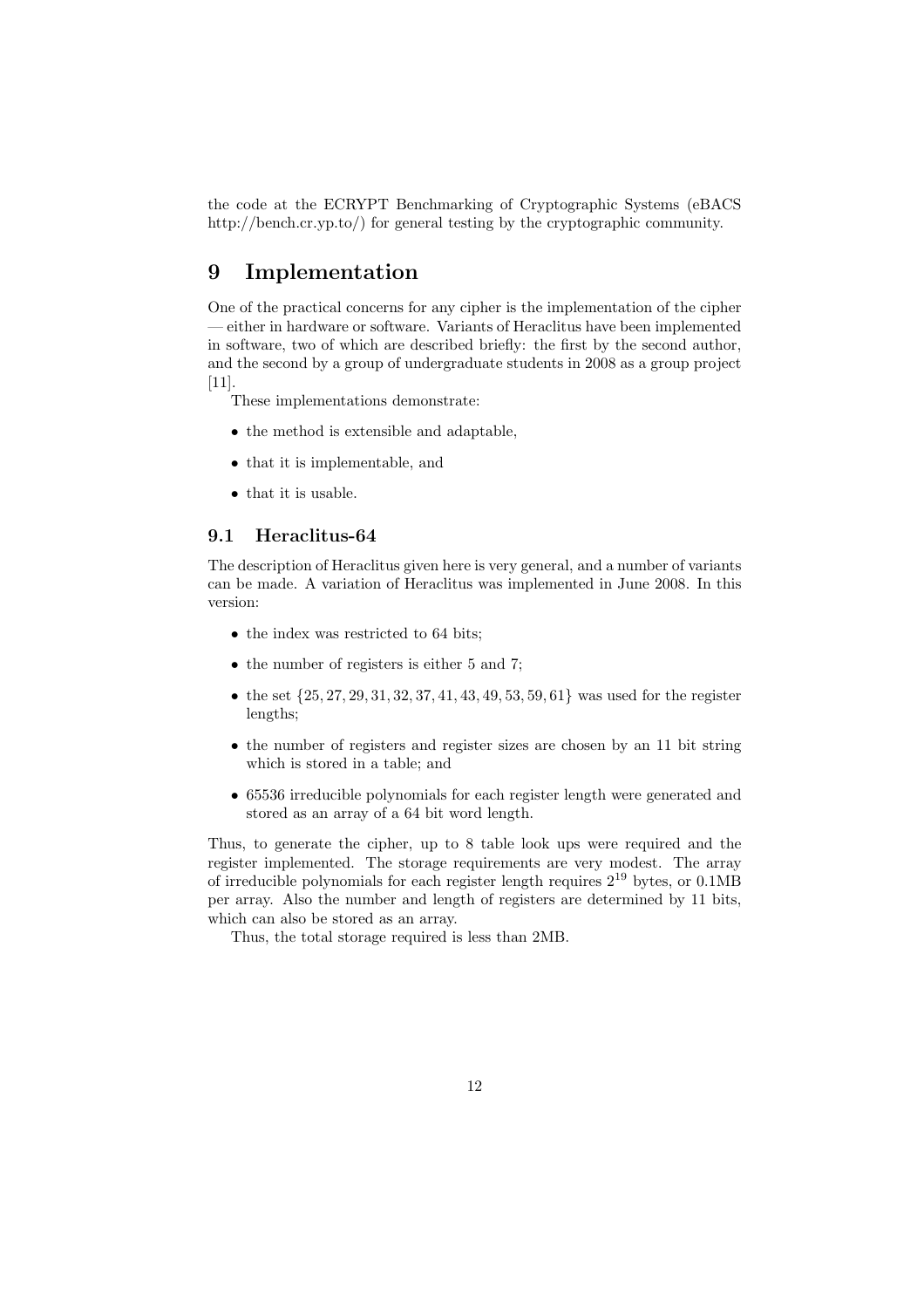### 9.2 A5+

This was a variation of Heraclitus that was implemented by a group of undergraduate students [11]. Its structure is:

- the index was restricted to 112 bits;
- 7 registers are used for all instances;
- the register lengths are chosen from a set of 14 possible lengths; and
- the feedback bits are chosen from a possible 65535 sets per register.

The possible feedback polynomials for each register are stored in tables, and the index is used to select them for the registers being used. Each of these feedback taps correspond to an irreducible polynomial.

The set up required a small amount of processing and 7 table look ups: the total time for setting up an instance took less than a microsecond on a standard business PC.

### 10 Efficiency

The efficiency of a cipher is dependent on the implementation and the resources required to implement the cipher, and the context in which it is being implemented.

The complexity of the algorithms specified is at most cubic in the length of the register – i.e.  $O(n^3)$ : and  $n \leq 64$ . This presents a small overhead in setting up the cipher, and indicates that the register lengths can be increased significantly in this type of cipher without a large performance impact.

However, with the availability of cheap memory on most standard PCs and servers, pre-computing these algorithms and implementing the algorithms as look-up tables provides significant time and implementation efficiecies. This is demonstrated by the choices made in implementing Heraclitus-64 and A5+. Estimates for the time and memory requirements of the variants are found in Table 3

| Variant       | Set Up                                        | <b>Memory</b>     | <b>Memory</b>    |
|---------------|-----------------------------------------------|-------------------|------------------|
|               |                                               | Runtime           | <b>Storage</b>   |
| Heraclitus    | $\overline{c\cdot 3\times 10^6}$ instructions | < 10kB            | < 10kB           |
| Heraclitus-64 | 8 table lookups                               | $< 200 \text{kB}$ | $2\;\mathrm{MB}$ |
| $A5+$         | 7 table lookups                               | 1 MR              | 8 MB             |

Table 3: Summary of A5.1

Heraclitus has not been implemented in hardware. However, there are some observations for a hardware implementation: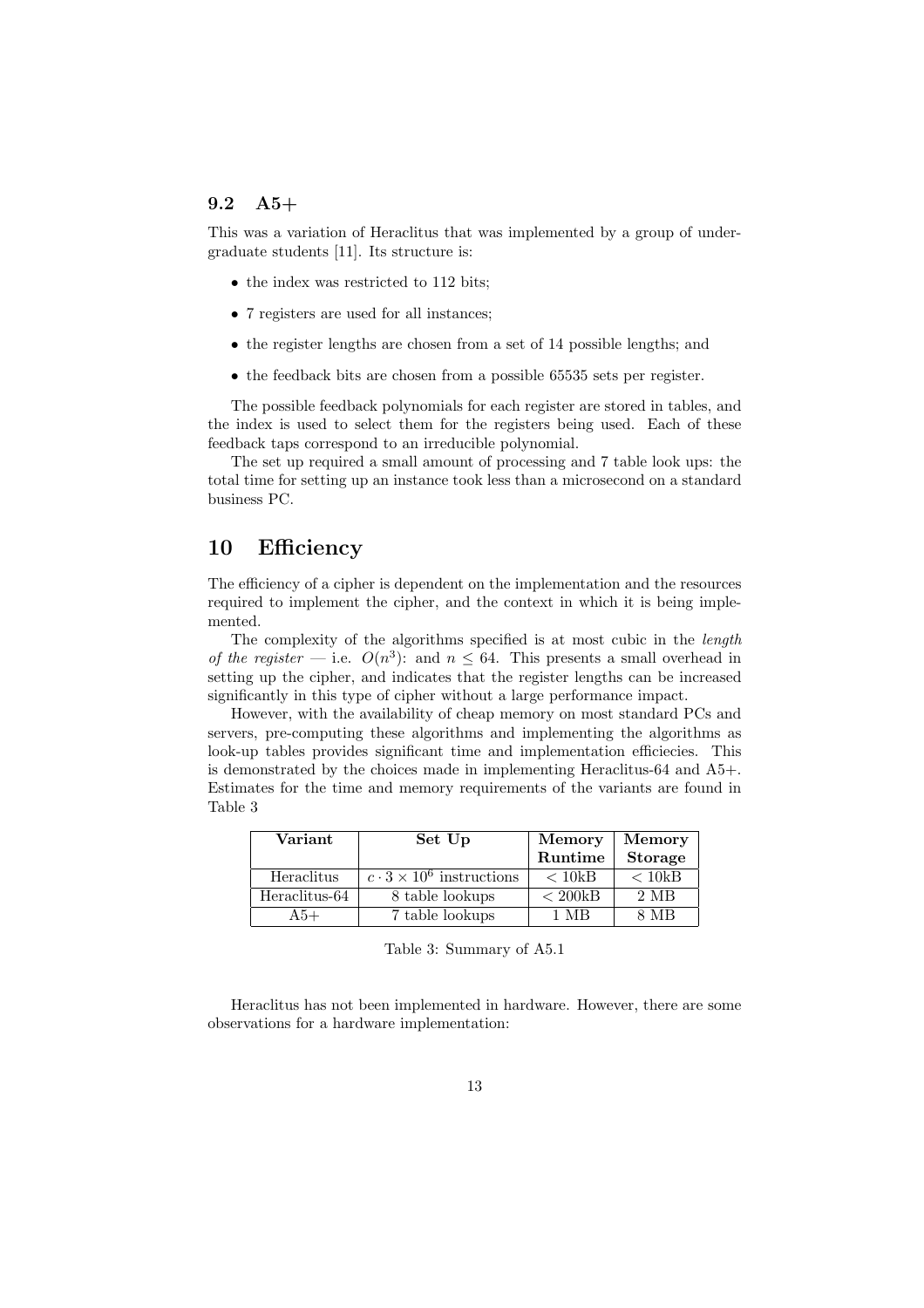- each register of Heraclitus will need three physical registers to implement it — one to act as a register, one for the feedback bits and one as a length mask;
- the algorithms to determine the feedback bits can be either implemented as look ups, as for software, or implmented as the algorithms described.

The tables will take up significant memory. However, if a cipher with the structure of Heraclitus is to be implemented in hardware, then it can be modified to ensure that the memory requirements are reduced to acceptable levels. For example, Heraclitus-64 reduced the total memory requirement to less than 2MB. Similar modifications could be used in hardware.

## 11 Conclusions

Heraclitus demonstrates that ciphers with key dependent structures can be extended to LFSR based stream ciphers, and that each instance can be implemented in real time. Moreover, each instance of the cipher has

In describing Heraclitus, an extension of the A5.1 cipher, we wrote algorithms to specify the parameters of the ciphers such as register lengths and feedback taps. These algorithms all run in at most cubic time  $(O(n^3))$ , and  $n \leq 64$ . An adaptation of Heraclitus was implemented which uses up to 91 bits for an index and at most eight table lookups and 2MB of stored data. This implementation is suitable for resource constrained environments.

The design of Heraclitus exploited the choices available in cipher design, such as the choice of irreducible polynomials or the choice a function which satisfies certain conditions. They also represent an increase in strength of the ciphers because: (a) each cipher generated is designed to satisfy particular criteria to ensure the strength of the cipher; and (b) each cipher is expected to be only used once — therefore it is infeasible to determine any weakness, even if the cipher is known.

Heraclitus is only one example of this type of approach: it can be extended and adapted to other stream ciphers. Further investigation into key dependent block ciphers and hashing functions is currently underway.

### References

- [1] Sultan Al-Hinai, Lynn Margaret Batten, and Bernard Colbert. Mutually Clock-Controlled Feedback Shift Registers Provide Resistance to Algebraic Attacks. In Dingyi Pei, Moti Yung, Dongdai Lin, and Chuankun Wu, editors, Inscrypt, volume 4990 of Lecture Notes in Computer Science, pages 201–215. Springer, 2007.
- [2] Elad Barkan, Eli Biham, and Nathan Keller. Instant Ciphertext-Only Cryptanalysis of GSM Encryption Communication. Journal of Cryptology, 21(3):240–245, July 2008.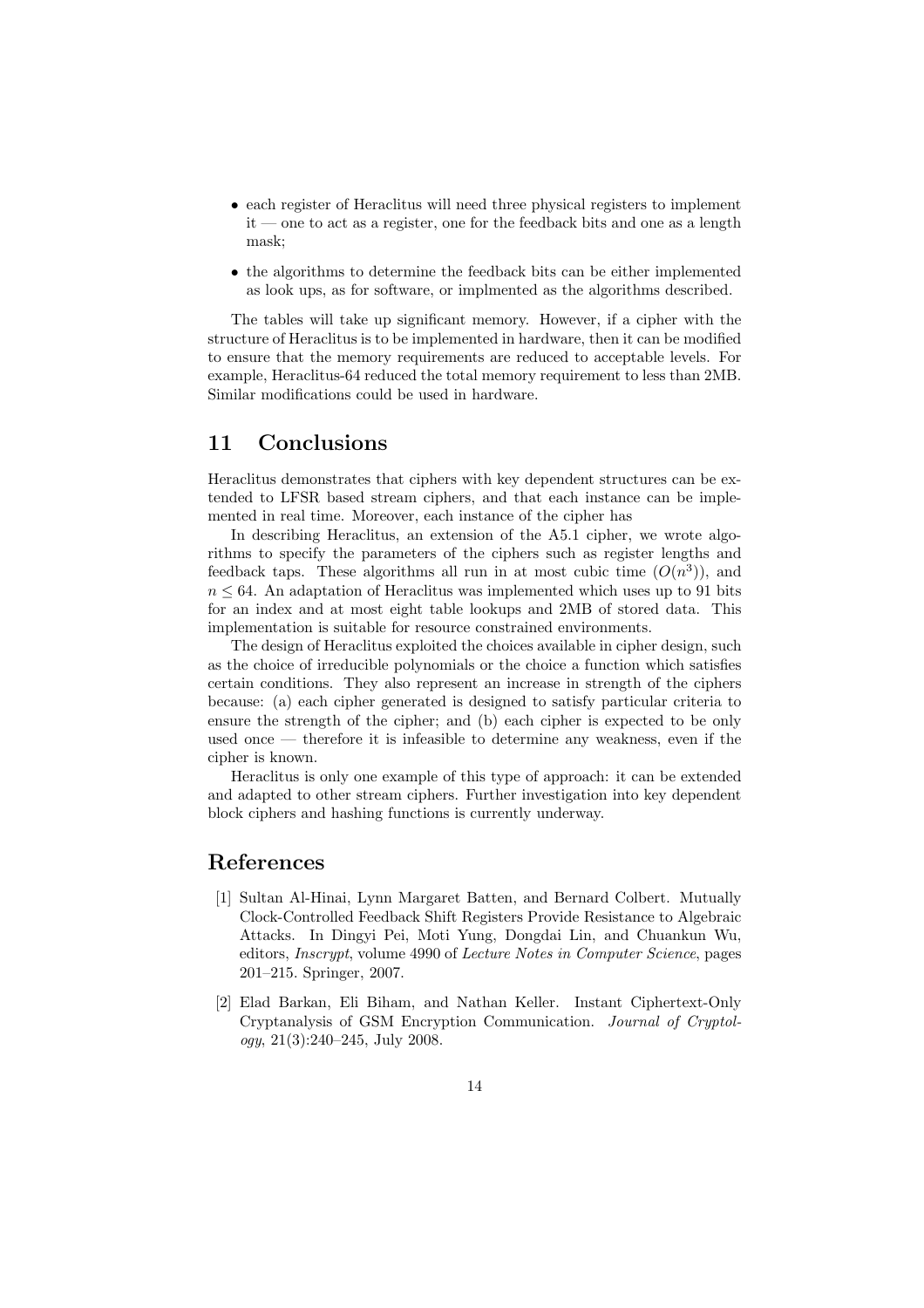- [3] Alex Biryukov, Adi Shamir, and David Wagner. Real Time Cryptanalysis of A5/1 on a PC. In Bruce Schneier, editor, FSE, volume 1978 of Lecture Notes in Computer Science, pages 1–18. Springer, 2000.
- [4] H. Englund, T. Johansson, and M.S. Turan. A framework for chosen iv statistical analysis of stream ciphers. In Indocrypt 2007, LNCS 4859, pages 268–281, 2007.
- [5] Håkan Englund, Thomas Johansson, and Meltem Sönmez Turan. A Framework for Chosen IV Statistical Analysis of Stream Ciphers. In K. Srinathan, C. Pandu Rangan, and Moti Yung, editors, INDOCRYPT, volume 4859 of Lecture Notes in Computer Science, pages 268–281. Springer, 2007.
- [6] P. Erdős and B. Richmond. On partitions of  $N$  into summands coprime to N. Aequationes Mathematicae, 18(1-2):178–186, 1978.
- [7] Simon Fischer, Shahram Khazaei, and Willi Meier. Chosen IV Statistical Analysis for Key Recovery Attacks on Stream Ciphers. In Serge Vaudenay, editor, AFRICACRYPT, volume 5023 of Lecture Notes in Computer Science, pages 236–245. Springer, 2008.
- [8] Timo Gendrullis, Martin Novotny, and Andy Rupp. A Real-World Attack Breaking A5/1 within Hours. Cryptology ePrint Archive, Report 2008/147, 2008. urlhttp://eprint.iacr.org/.
- [9] Jovan Dj. Golić. Cryptanalysis of Alleged A5 Stream Cipher. In EURO-CRYPT, pages 239–255, 1997.
- [10] Solomon W. Golomb. Shift Register Sequences. Aegean Park Press, 1982.
- [11] Justin Hancy, Mark Guzzo, Emma Sheldon, Andrew Cox, and Brett Gervasoni. An Examination of the A5+ Encryption Alogrithm. Technical report, Deakin University, 2008.
- [12] Rudolf Lidl and Harald Niederreiter. Introduction to Finite Fields and their Applications. Cambridge University Press, 1994.
- [13] F. J. MacWilliams and N. A. J. Sloane. *The Theory of Error-Correcting* Codes. Elsevier, 1977.
- [14] Alexander Maximov. A New Stream Cipher "Mir-1", 2005. eSTREAM Submission.
- [15] Alfred J. Menezes, Paul C. van Oorschot, and Scott A. Vanstone. Handbook of Applied Cryptography, Fifth Printing. CRC Press, 2001.
- [16] Ralph C. Merkle. Fast Software Encryption Functions. In Alfred Menezes and Scott A. Vanstone, editors, CRYPTO, volume 537 of Lecture Notes in Computer Science, pages 476–501. Springer, 1990.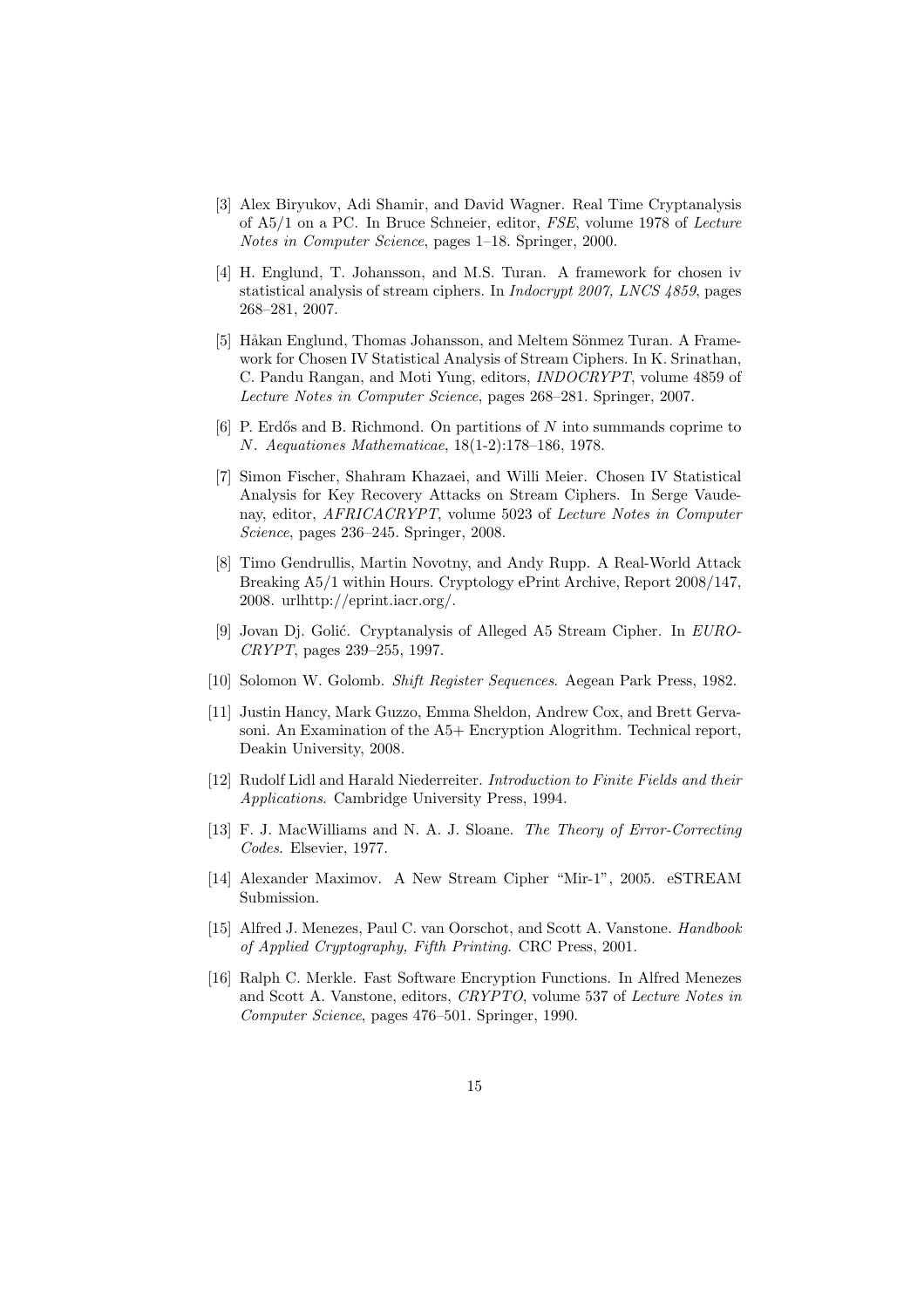- [17] Karsten Nohl and Sascha Krißler. Subverting the security base of GSM. Hacking at Random, August 2009. https://har2009.org/program/attachments/119 GSM.A51.Cracking.Nohl.pdf.
- [18] Markku-Juhani Olavi Saarinen. Chosen-IV Statistical Attacks on eStream Ciphers. In Manu Malek, Eduardo Fernández-Medina, and Javier Hernando, editors, SECRYPT, pages 260–266. INSTICC Press, 2006.
- [19] Bruce Schneier. Applied Cryptography. Wiley, second edition, 1996.
- [20] Gadiel Seroussi. Table of Low-Weight Binary Irreducible Polynomials. Technical Report HPL-98-135, Hewlett-Packard Laboratories, August 1998.
- [21] Runtong Zhang and Like Chen. A Block Cipher Using Key-Dependent S-box and P-boxes. In ISIE 2008. IEEE International Symposium on Industrial Electronics, 2008. IEEE, July 2008.

### A Security Analysis

Since Heraclitus is a proof of concept of one time ciphers, the aim of this section is not to provide a complete analysis, but to demonstrate the immunity of Heraclitus to the attacks used against A5.1.

It aims to provide indications that:

- each example of Heraclitus is secure, and immune to attacks currently published against this type of cipher; and
- the indexing will provide further security.

One of the first considerations of Heraclitus is the number of ciphers that are generated, and then if the ciphers generated are independent of each other and are not easily mapped to each other.

Once it has been established that a large number of ciphers are generated, then attacks against (a) the ciphers themselves and (b) the collection of the ciphers will need to be considered. As indicated in §2.3, three approaches have been used against this class of ciphers. These are:

- guessing attacks.
- $\bullet$  time-space trade off as described in Golić [9] and the refinements proposed and implemented in Biryukov et al. [3] and Barkan et al. [2]; and
- algebraic attacks as described in Al-Hinai et al. [1].

Guessing attacks are not feasible due to the increase in key length and will not be further considered in this analysis.

In considering these attacks, we will first consider the attack against an arbitrary example of Heraclitus, which is denoted H.1. We then consider the further difficulty of analysing the entire family.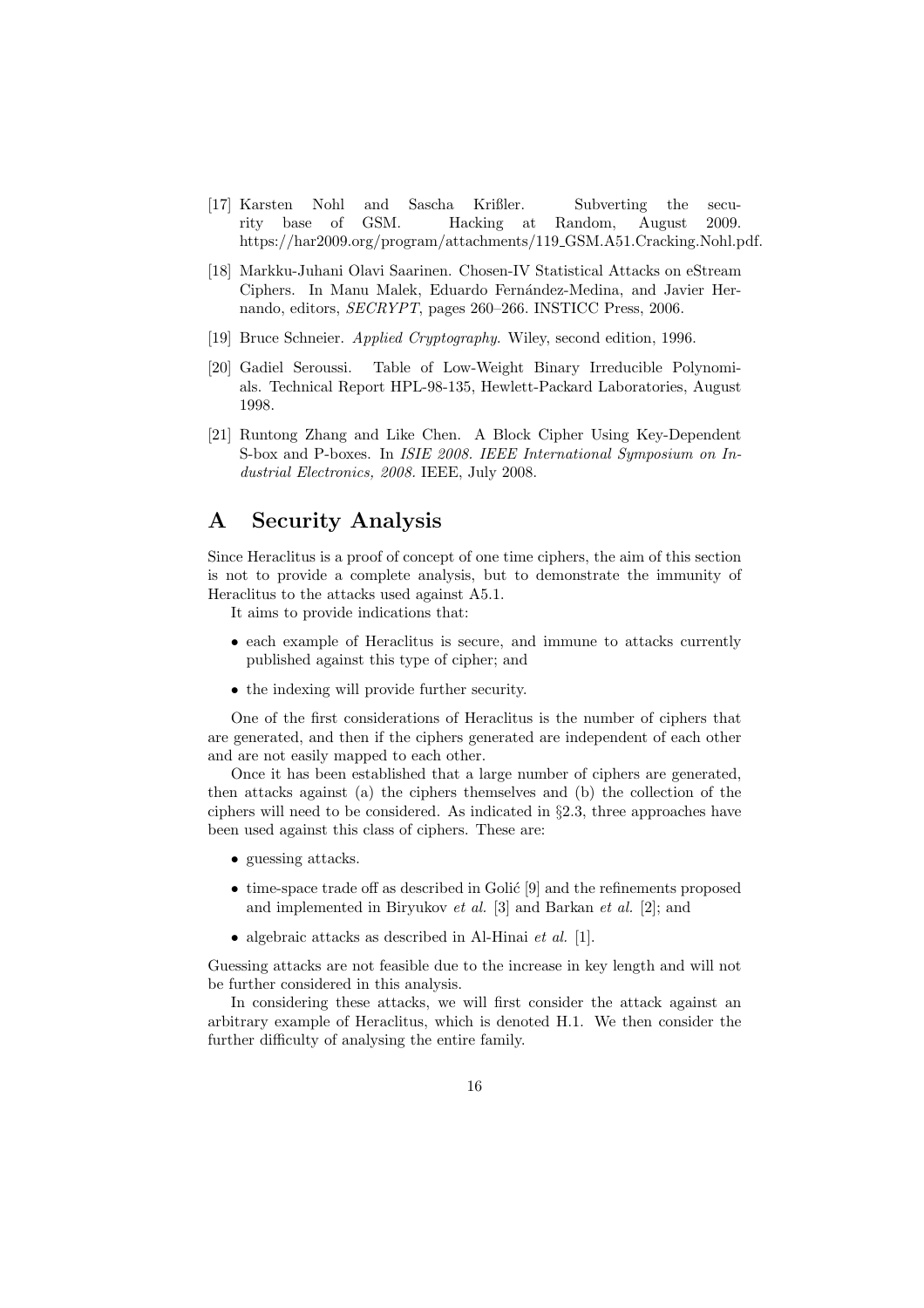#### A.1 Number of Ciphers Generated

One of the concerns in designing Heraclitus was the number of distinct ciphers that were generated. This can be seen as the effective number of bits of the index X. One measure of this efficiency is  $(\log_2 ||{H_{\xi}}_{\xi \in \mathcal{X}}||)/128$ .

The number,  $I(n)$ , of degree n irreducible polynomials over  $GF(2)$  is given by [12]:

$$
I(n) = \frac{1}{n} \sum_{d|n} \mu(d) 2^{n/d},
$$

where the Möbius function  $\mu$  is defined:

 $\mu(d) =$  $\sqrt{ }$ Į  $\mathcal{L}$ 0 if  $d$  has repeated prime factors; 1 if  $d = 1$ ; and  $(-1)^k$  if d is a product of k distinct primes.

The  $d = 1$  term is the dominating correction term of the sum. For p prime, the sum is  $\left(\frac{2^p-2}{p};$  for prime powers,  $q=p^k$ , p prime the sum is  $\left(\frac{2^q-2^{q/p}-2}{n}\right)$ . Table 4 lists the number of irreducible polynomials for each register length and the appropriate number of bits to index them. This is the number of suitable sets of taps for the LFSRs of that length.

Note that using the one-way function, SHA512, we have:

- uniform distribution over possible bits strings used to generate the irreducible polynomials;
- the bits strings for any two registers will be uncorrelated; and
- collisions will be minimal.

There is a small probability that a particular irreducible polynomial will not be generated as  $\mathcal X$  goes through its range of values. For any particular set of registers, the first 14 bits can be considered to be fixed: consequently, there are  $2^{114}$  possible values for  $\mathcal{X}$ . Thus, the probability that particular polynomial will not generated is:

$$
\Pr(n) \le \left(1 - \frac{1}{I(n)}\right)^{2^{114}}
$$

.

Consider  $n = 61$ , in this case,  $Pr(n) \sim 2^{-85}$ : which indicates that almost all of the 37800705069077000 irreducible polynomials will be generated. For  $n < 61$ ,  $Pr(n) < 2^{-85}$ . Thus, we can assume that at least  $I(n)/2$  will be generated for each of the registers.

Due to the properties of SHA512, the bit strings that will be generating the polynomials for each register will also be uncorrelated, and therefore will have a small probability of collision.

Thus, for the case of the smallest set of registers, the number of irreducible combinations expected to be generated is 2<sup>114</sup> .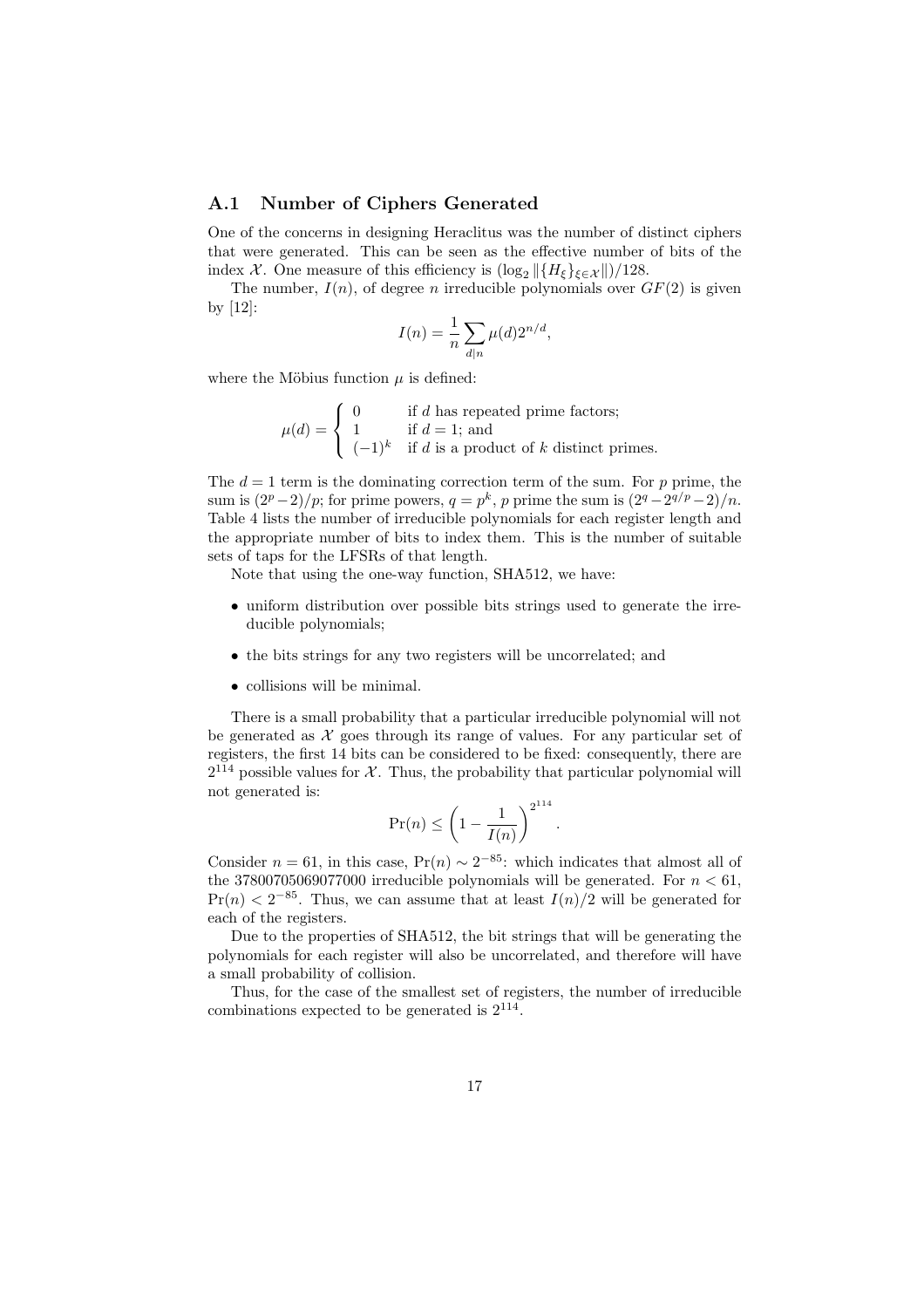| Length          | Number of Irreducible | Number  |
|-----------------|-----------------------|---------|
| $\mathbf n$     | Polynomials $I(n)$    | of Bits |
| 17              | 7710                  | 12.91   |
| 19              | 27594                 | 14.75   |
| 23              | 364722                | 18.48   |
| 25              | 1342176               | 20.36   |
| 27              | 4971008               | 22.25   |
| 29              | 18512790              | 24.14   |
| 31              | 69273666              | 26.05   |
| 32              | 134215680             | 27.00   |
| 37              | 3714566310            | 31.79   |
| 41              | 53634713550           | 35.64   |
| 43              | 204560302842          | 37.57   |
| 47              | 2994414645858         | 41.45   |
| 49              | 11488774559616        | 43.39   |
| 53              | 169947155749830       | 47.27   |
| 59              | 9770521225481750      | 53.12   |
| $\overline{61}$ | 37800705069077000     | 55.07   |

Table 4: Number of Irreducible Polynomials for Each Register Length

This indicates that the index efficiency is close to 1. We note that in the variations of Heraclitus, described in §9, the index efficiency is 1, since every index is guaranteed to generate a different cipher.

While SHA512 is not compromised, guessing the index  $\mathcal X$  is the most efficient approach to analysing the family of ciphers.

### A.2 Independence of Ciphers

As indicated above, there are many ciphers generated. This alone does not, of itself, guarantee an increase in security. If the generated ciphers are linearly related, then the increase in security is minimal.

Consider two ciphers  $H_\alpha$  and  $H_\beta$  that have:

- the same number of registers and register length,
- the same feedback bits in all but one register, and
- the same key.

That is, they are identical with the exception of one register,  $r_{i,\alpha}$  for  $H_{\alpha}$  and  $r_{i,\beta}$  for  $H_{\beta}$  both being of length n. What is the correlation between the two key streams?

For any two regularly clock LFSRs of the same length, differing only in feedback bits, there exists a function  $L : t \times (GF(2))^n \to (GF(2))^n$  such that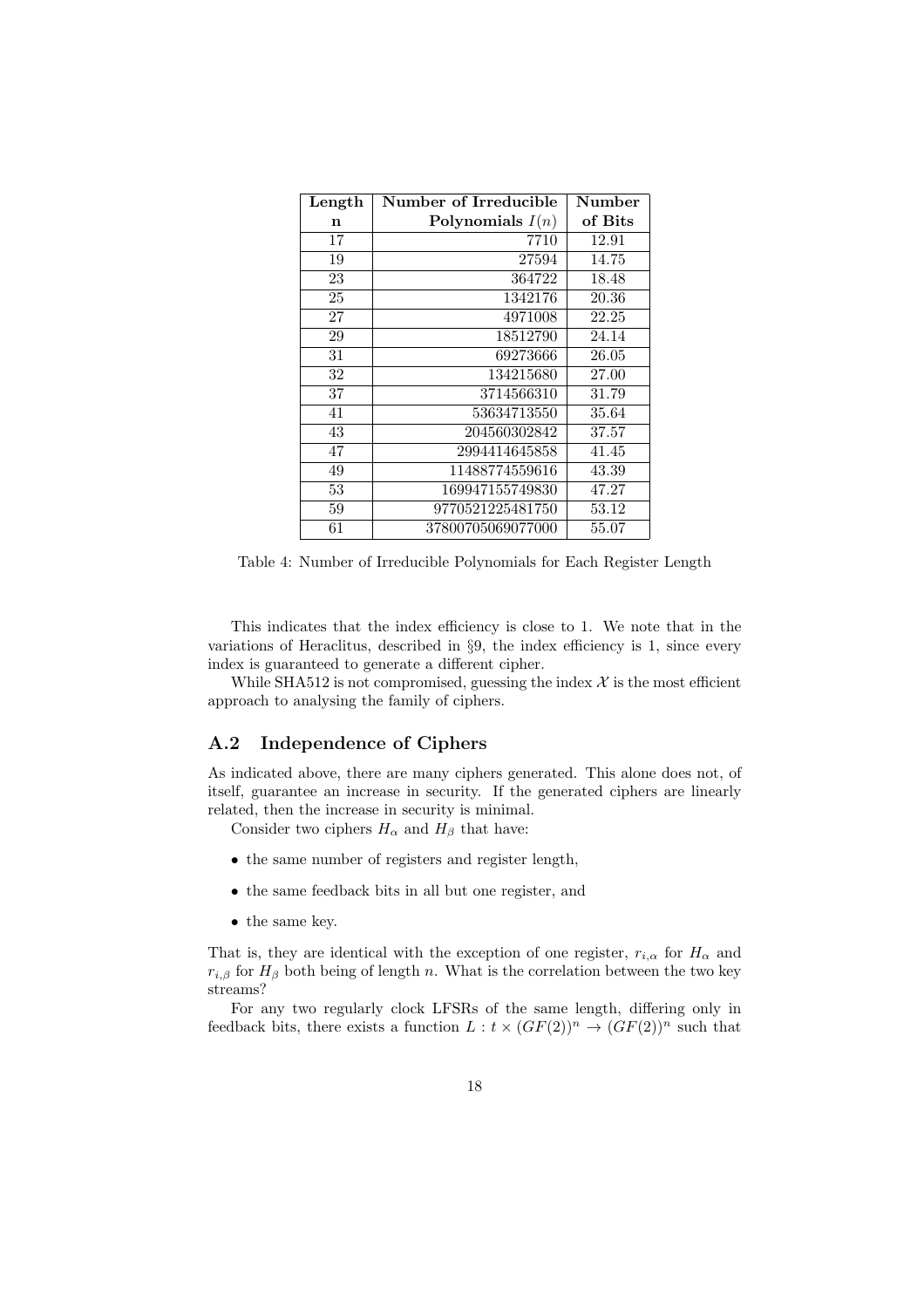at time  $t$  the state  $r<sup>t</sup>$  of the two registers are related:

$$
r_{i,\alpha}^t = L(t, r_{i,\beta}).
$$

For t fixed, the function L is linear. Similarly, the state of the LFSR at time  $t_2$ and time  $t_2$  will also be a similar function.

The irregular clocking increases the complexity of constructing  $H_\beta$  from  $H_\alpha$ by:

- 1. introducing non-linearity into the register positions; and
- 2. introducing dependency of the values in the other registers for the position of any particular register.

Consequently, if the keystream of the ciphers  $H_{\alpha}$  and  $H_{\beta}$  can be mapped in feasible time, then the key stream of  $H_{\alpha}$  can be constructed from a small amount of known key stream. Therefore, relating two ciphers is at least as difficult as breaking the cipher  $H_{\alpha}$ . There is currently no indication that A5.1 type ciphers can be easily broken for the parameters that Heraclitus uses.

Thus, the indications are that the ciphers generated within Heraclitus are independent of each other.

#### A.3 Time-Memory Trade Off

In considering the time-memory trade off attacks, we first consider the analysis of a single instance of the cipher: that is, a cipher in which the registers and irreducible polynomials have been determined. In the discussion, this will referred as H.1.

The attacks published by Biryukov et al. [3] and Barakan et al. [2] are based on refinements of Golić's original attack. Two important aspects of the refinement are:

- particular observations about recurring bit patterns in the key stream which correspond to particular states of the registers; and
- being able to precompute large amounts of data to be searched during the attack.

These are used to speed up the attack significantly. Note, however, that these improvements depend on:

- the way that A5.1 is used in GSM and that frame numbers are added into the key for the frame; and
- knowledge of the structure of the cipher and the feedback taps to derive some of the patterns.

This allows them to effectively remove one register from consideration, reducing the attack to about  $2^{45}$  steps.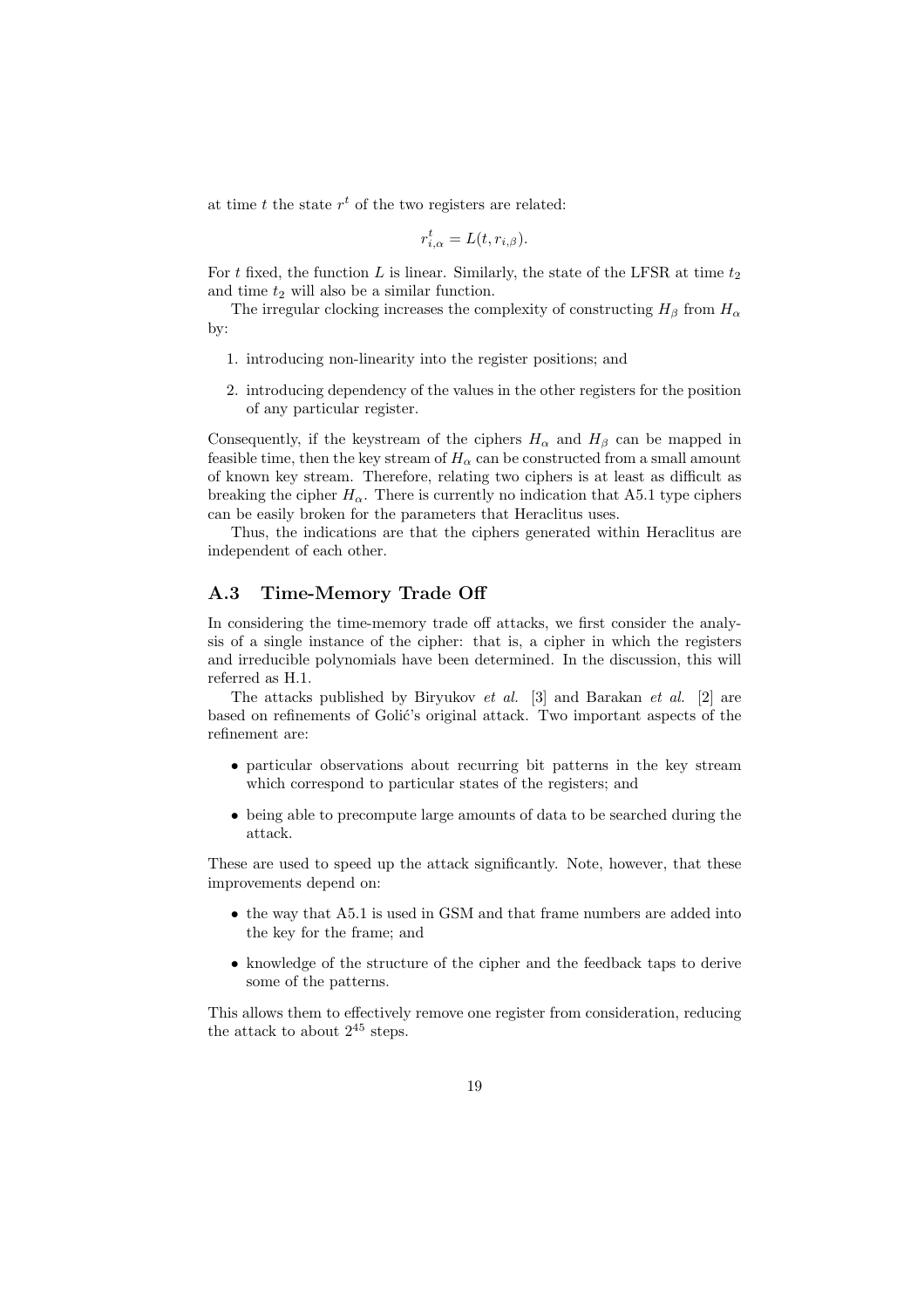As estimated in Golić [9], if  $M$  and  $T$  are the memory and time requirements for A5.1, then  $M \cdot T \geq 2^{63.32}$ . The cipher H.1 has a very similar structure to A5.1: the total length of the registers is, however, at least 144 bits. Applying the time-memory trade off to H.1, the estimate for the required processing is  $M \cdot T \geq 2^{140}.$ 

Similar improvements should be expected for H.1: thus, a similar attack will need about  $2^{112}$  steps, and significant amounts of precomputation.

Thus, the time-memory attacks of Golić and Biryukov et al. are not feasible against H.1.

For Heraclitus, more generally, these attacks will also suffer if the index string  $X$  is also used as part of the key. Among the reasons:

1. there are 17308 possible register length combinations; and

2. the feedback polynomials for the registers are also varying.

The advantage provided by identifying various patterns in the key stream will not be applicable since the registers are varying in length and the feedback also varies.

Thus, using Golić's method and its refinements is currently infeasible against any particular instance of Heraclitus, and against Heraclitus generally.

#### A.4 Algebraic Attacks

Algebraic attacks were found by Al-Hinai  $et \ al.$  [1] to be less effective than Golić's attack. Al-Hinai et al. provide an algebraic description of  $A5.1$ , which can be generalised to Heraclitus. Equation 1 is generalised for the movement of the registers. In this case for register  $R_i$ 

$$
S_i^t = c_i^t + M_r(c_1^t, \dots, c_r^t)
$$

where  $c_j^t$  is the value of the clock bit of register  $R_j$  at time t.

The functions  $M_r$  can be represented in Algebraic Normal Form: below are the representations of  $M_5$ ,  $M_7$  and  $M_9$ . A generalisation is also given without proof.

$$
M_5(x_1, x_2, x_3, x_4, x_5) = 1 + x_1x_2x_3 + x_1x_2x_4 + x_1x_2x_5 + x_1x_3x_4
$$
  
\t
$$
+ x_1x_3x_5 + x_1x_4x_5 + x_2x_3x_4 + x_2x_3x_5
$$
  
\t
$$
+ x_2x_4x_5 + x_3x_4x_5 + x_1x_2x_3x_4 + x_1x_2x_3x_5
$$
  
\t
$$
+ x_1x_2x_4x_5 + x_1x_3x_4x_5 + x_2x_3x_4x_5. (2)
$$
  
\t
$$
M_7(x_1, x_2, x_3, x_4, x_5, x_6, x_7) = 1 + \sum_{i < j < k < l} x_ix_jx_kx_l
$$
  
\t
$$
+ \sum_{i < j < k < l < m} x_ix_jx_kx_lx_m
$$
  
\t
$$
+ \sum_{i < j < k < l < m} x_1x_2x_3x_4x_5x_6x_7. (3)
$$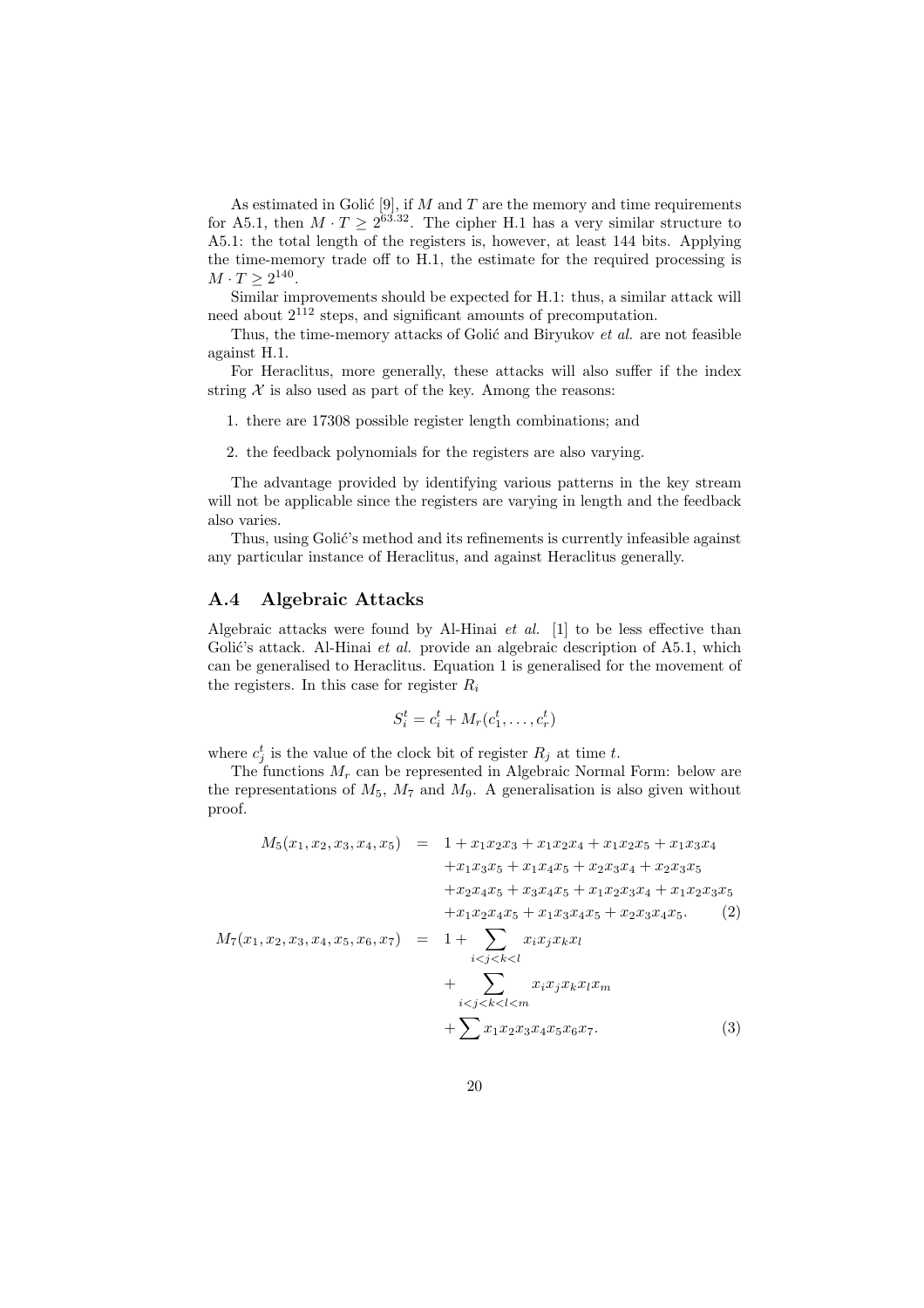$$
M_{9}(x_{1},\dots,x_{9}) = 1 + \sum_{i_{1} < i_{2} < i_{3} < i_{4} < i_{5}} x_{i_{1}} x_{i_{2}} x_{i_{3}} x_{i_{4}} x_{i_{5}} + \sum_{i_{1} < i_{2} < i_{3} < i_{4} < i_{5} < i_{6}} x_{i_{1}} x_{i_{2}} x_{i_{3}} x_{i_{4}} x_{i_{5}} x_{i_{6}} + \sum_{i_{1} < \dots < i_{7}} x_{i_{1}} x_{i_{2}} x_{i_{3}} x_{i_{4}} x_{i_{5}} x_{i_{6}} x_{i_{7}} + \sum_{i_{1} < \dots < i_{8}} x_{i_{1}} x_{i_{2}} x_{i_{3}} x_{i_{4}} x_{i_{5}} x_{i_{6}} x_{i_{7}} x_{i_{8}}.
$$
\n
$$
(4)
$$

This can be generalised for more registers. Consider majority clocking for  $2n - 1$  registers. In this case:

$$
M_{2n-1}(x_1,\ldots,x_{2n-1}) = 1 + \sum_{i_1 < \cdots < i_n} x_{i_1} \cdots x_{i_n}
$$
  
+ possible higher order terms.

Recall Equation 1, the derived algebraic expression for the values of the registers at time  $t + 1$ :

$$
r_i^{t+1}[j] = \begin{cases} S_i^t \cdot r^t[j-1] + (S_i^t + 1) \cdot r^t[j] & j > 1, \text{and} \\ S_i^t \cdot F_i^t + (S_i^t + 1) \cdot r^t[j] & j = 1, \end{cases}
$$

where  $F_i^t$  is the value of the feedback polynomial of  $R_i$  at time t. Note that for each keystream bit, r second order terms are generated, and many more higher order terms. In the case of  $r = 7$ , 56 fourth and fifth order terms are added. This significantly increases the number of monomials in the algebraic attack, thereby making it infeasible.

Thus, Heraclitus is immune to algebraic attacks.

# B Alternatives to Element Generation

In this section we discuss the reasons why the particular methods for element generation were chosen for the cipher and some of the alternatives that were considered.

### B.1 Number of Registers

An initial concern was to ensure that Heraclitus was as close as possible in structure to A5.1. The goal was to be able to reuse the analysis of A5.1 and the attacks against A5.1. These were to be compared with Heraclitus.

This meant that in the early designs of Heraclitus, the option of using three registers was included. However, this was eventually discarded for the following reasons: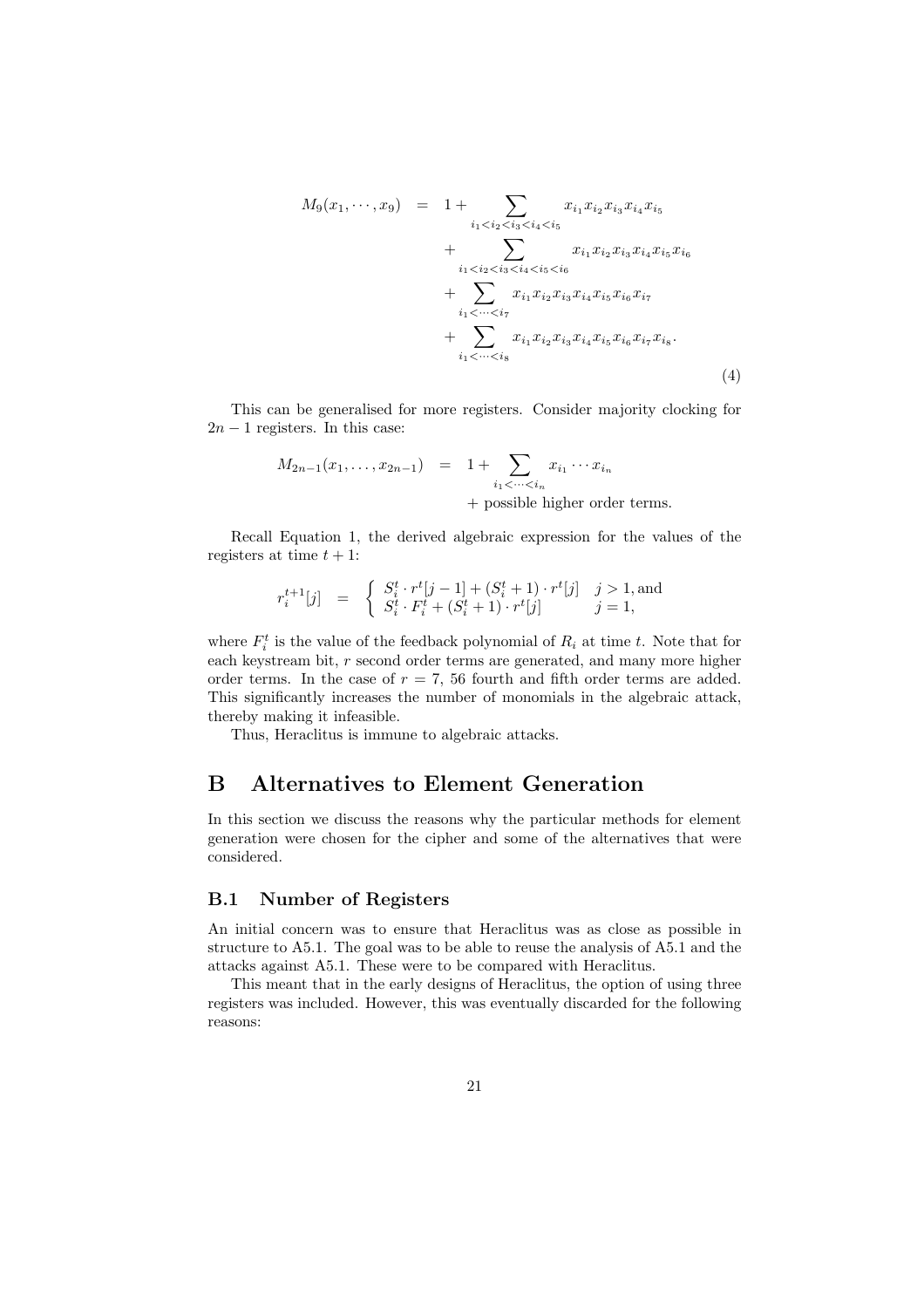- three registers provided for very few options for register length, and some would have required the registers to be longer than 64 bits;
- three registers also presented difficulties ensuring that the index was used efficiently; and
- concerns that the analyses which effectively removed one register significantly weakened these ciphers.

These reasons lead to the use of five or more registers.

#### B.2 Length of Registers

The register lengths have to satisfy a number of constraints — ensuring that they are not too long to be difficult to implement and not to sure to allow easy enumeration and analysis et cetera. Co-primality of the register lengths is necessary to provide protection against the correlation attacks against the cipher.

Initially, the requirement on register lengths was that the were to be a coprime partition of a particular number, such as 128 or 256, which is related to the key size of the cipher.

Erdős and Richmond [6] provide asymptotic estimates of the number of coprime partitions, which are also coprime to the number being parted. For 128, there are about 20 coprime partitions, and for 256 there are about 29. These increase to 29 and 40 for numbers close to 128 and 256 (127 and 257 respectively).

The numbers in each of these partitions is also coprime to the original number. This is beyond the requirement for Heraclitus, thus, these partitions can be considered as well as all partitions in which one of the parts is even. This means that for 128 and 256, the initial partition will have two even numbers: one of these can then be parted into a coprime partition. This will not guarantee that each partition will be coprime to the other even number.

Estimates based on Erd˝os and Richmond could provide a rough estimate of the number of partitions formed in this way. The initial estimates did not account for repetitions and other unsuitable partitions. This method was judged not to be satisfactory because:

- not all the partitions generated in this way will be usable the number of coprime parts will be either more or less than the number of registers and some of the values may be too small for register sizes, for example, those with numbers less than 10, or more than 64;
- the extension of the partitions as described above will not guarantee that they will be coprime; and
- there is no obvious algorithm to map a bit stream to a partition.

It was then observed that the length of the registers do not have to add to a number: they need only exceed the length of the key. This freed the lengths from being a partition of a particular number. The original approach was discarded.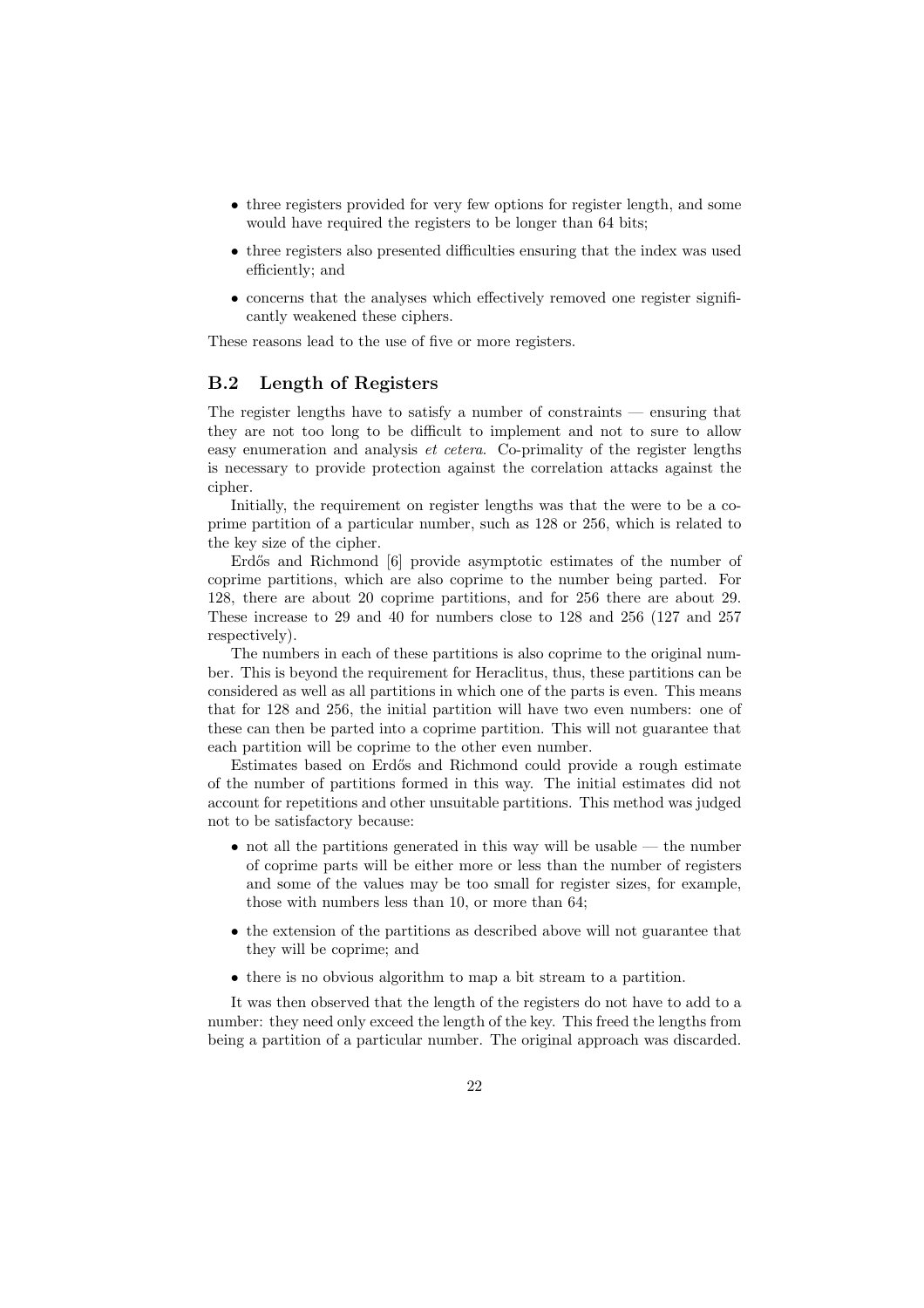### B.3 Selection of Irreducible Polynomials

Since the feedback tap selection is dependent on the generation of irreducible polynomials. The algorithm we used generates irreducible polynomials which are unique to cyclotomic cosets of elements. Thus, to ensure index efficiency we attempted to index these cosets using bit strings of appropriate length.

This approach was not readily amenable to simple implementation and was abandoned in favour of the approach above.

An alternative approach was proposed: if the number of irreducible polynomials for each register length is kept to less than 65536  $(2^{16})$  then they can be generated and stored in a table. This will ensure that each string will generate a unique irreducible polynomial, thereby achieving maximum index efficiency.

In practice, the alternative approach would be implemented. The algorithm above was described for generality and extensibility.

#### B.4 Clocking Mechanism

The clocking mechanism chosen was deliberately chosen to be the same as A5.1 so that the earlier analyses could be easily applied.

The clocking mechanism will be same as for A5.1 Many alternative clocking mechanisms could have been chosen.

- Bent Functions: the clocking bits are put through a bent function and  $c_i$  + bent function will determine the clocking for  $R_i$ .
- Step1-Step2: majority of registers are clocked two steps, the minority are clocked only one.
- Step-n–Step-m: the majority of registers are clocked by the number of registers in the majority, the minority are clocked by the number in the minority. For example, for five registers, if three have a clock bit of 1 and two have a clock bit of 0, the three with a clock bit of 1 are clocked three times, and the two with clock bits of 0 are clocked twice.

There are many variations. An extension of Heraclitus is that the clocking mechanism could be chosen from a set of clocking mechanisms by bits of  $\mathcal{X}$ .

Of these choices, bent functions are expected to be used since they provide the maximum non-linearity and greatest resistance to correlation attacks.

# C Algorithms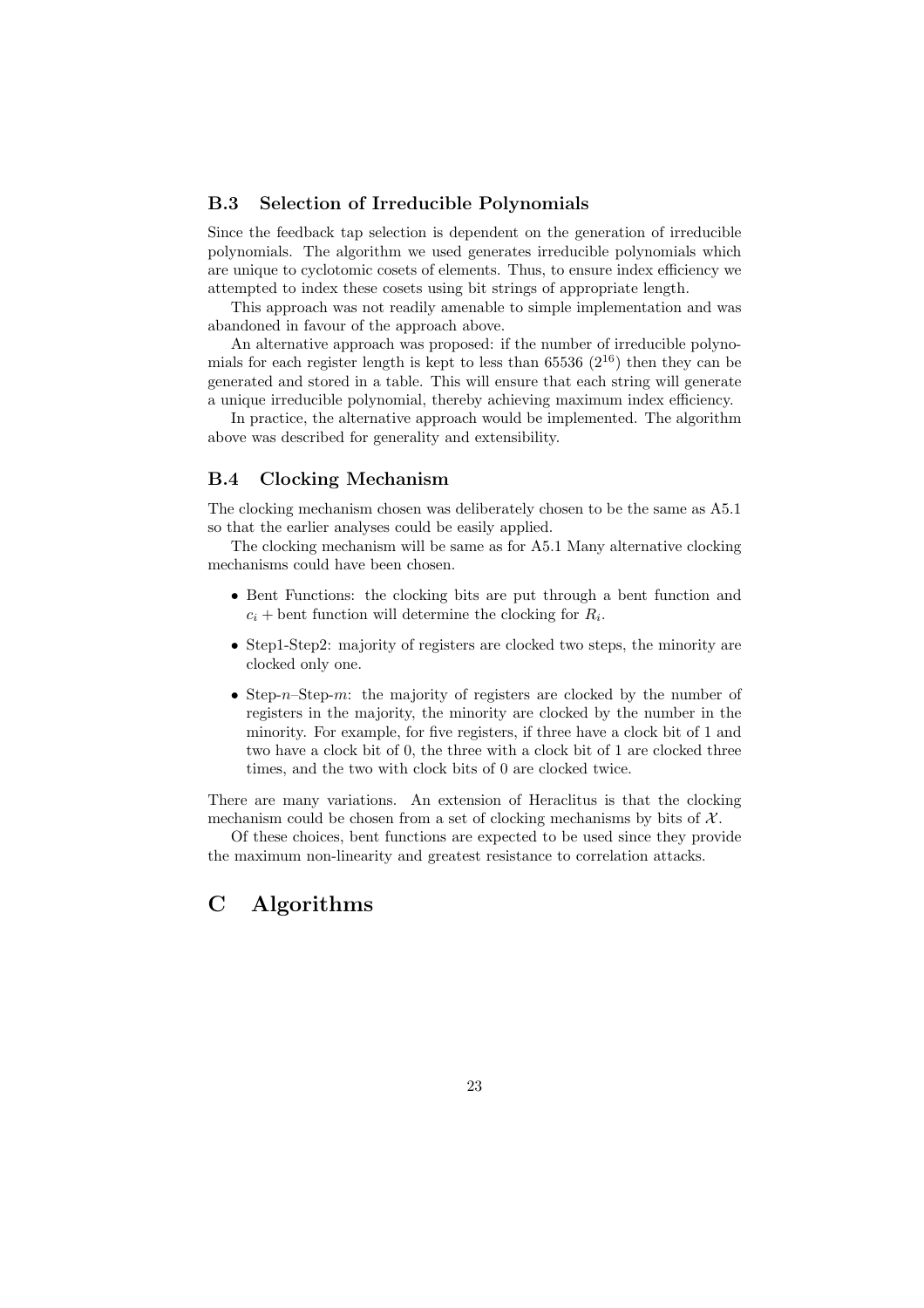Algorithm 1 Determining the Number of Registers

```
if \xi_1 = 0 then
   r \leftarrow 9\alpha_0 = \xi_2 \dots \xi_{14}\zeta = \{19, 23, 25, 27, 29, 31, 32, 37, 41, 43, 47, 49, 53, 59, 61\}else if \xi_1 \xi_2 = 10 then
   r \leftarrow 7\alpha_0 = \xi_3 \dots \xi_{15}\zeta = \{19, 23, 25, 27, 29, 31, 32, 37, 41, 43, 47, 49, 53, 59, 61\}else
   r \leftarrow 5\alpha_0 = \xi_3 \dots \xi_{12}\zeta = \{25, 27, 29, 31, 32, 37, 41, 43, 47, 49, 53, 59, 61\}end if
```
### Algorithm 2 Generating Selection String

```
input r, z, a\beta \leftarrow \{\}i \leftarrow 1j \leftarrow 1for 1 \leq i \leq r do
     x \leftarrow \begin{pmatrix} z - j \\ z - j \end{pmatrix}r - i\setminuswhile a \geq x do
         \beta||0
        j \leftarrow j + 1x \leftarrow x + \begin{pmatrix} z - j \\ z - j \end{pmatrix}r - i\setminusend while
    \beta \leftarrow \beta \| 1a \leftarrow a - x + \left( \begin{array}{c} z - j \\ z - i \end{array} \right)r - i\setminusj \leftarrow j + 1end for
while j \leq z + 1 do
    \beta \leftarrow \beta \| 0j \leftarrow j + 1end while
```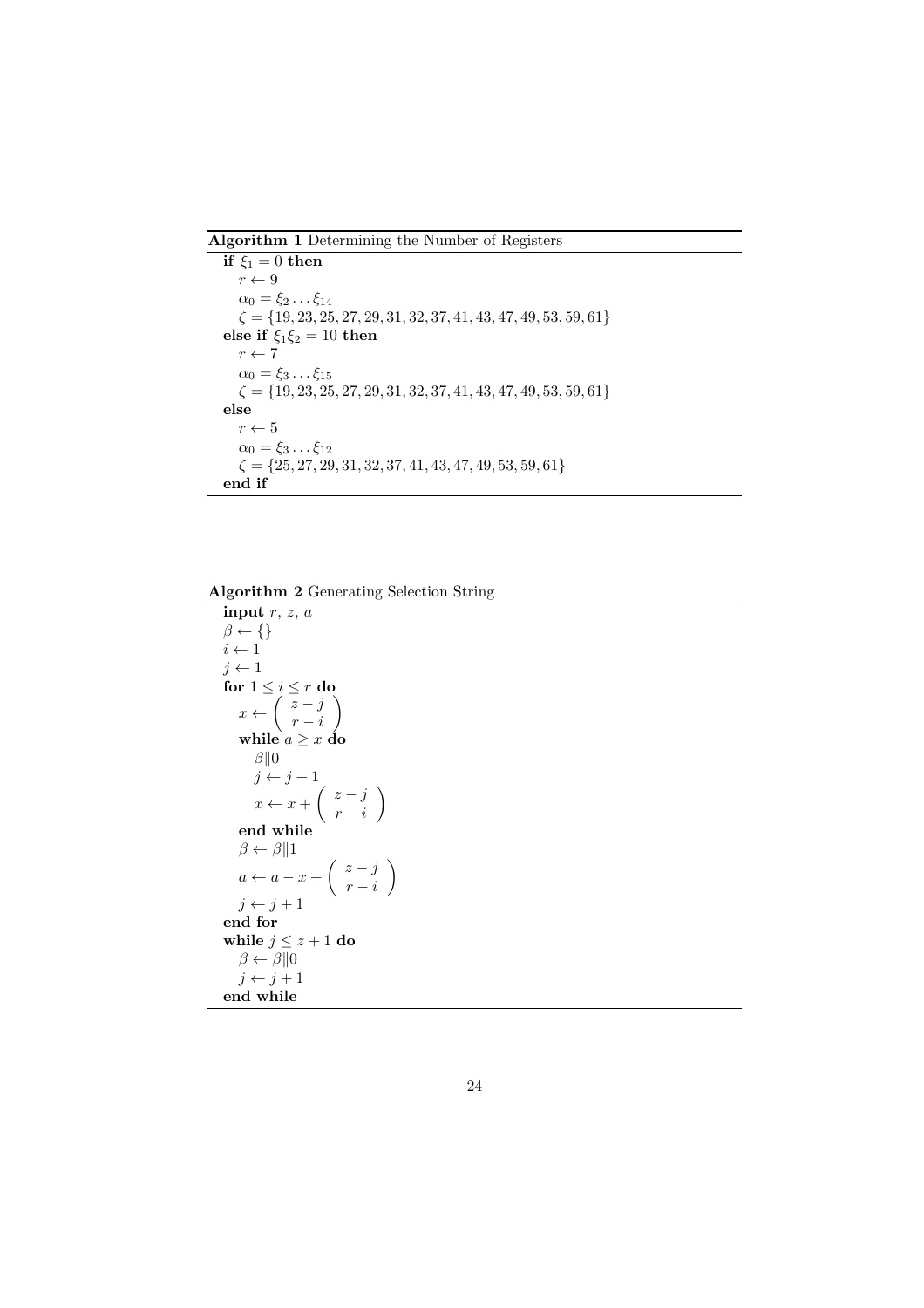Algorithm  $3$  test  $-$  Irreducibility Test  $\,$ 

**input**  $p(x)$  irreducible polynomial of order  $n; \alpha = \alpha_1 \cdots \alpha_n$ output  $T \in \{\text{true}, \text{false}\}$  $\alpha \leftarrow \sum_{i=1}^n \alpha_i x^{i-1}$  $j \leftarrow 1$  $\beta \leftarrow \alpha^2 \text{mod} p(x)$ while  $\beta\neq \alpha$  do  $j \leftarrow j + 1$  $\beta \leftarrow \beta^2 \text{mod} p(x)$ end while if  $j = n$  then  $\check{T}$  = true else  $T =$ false end if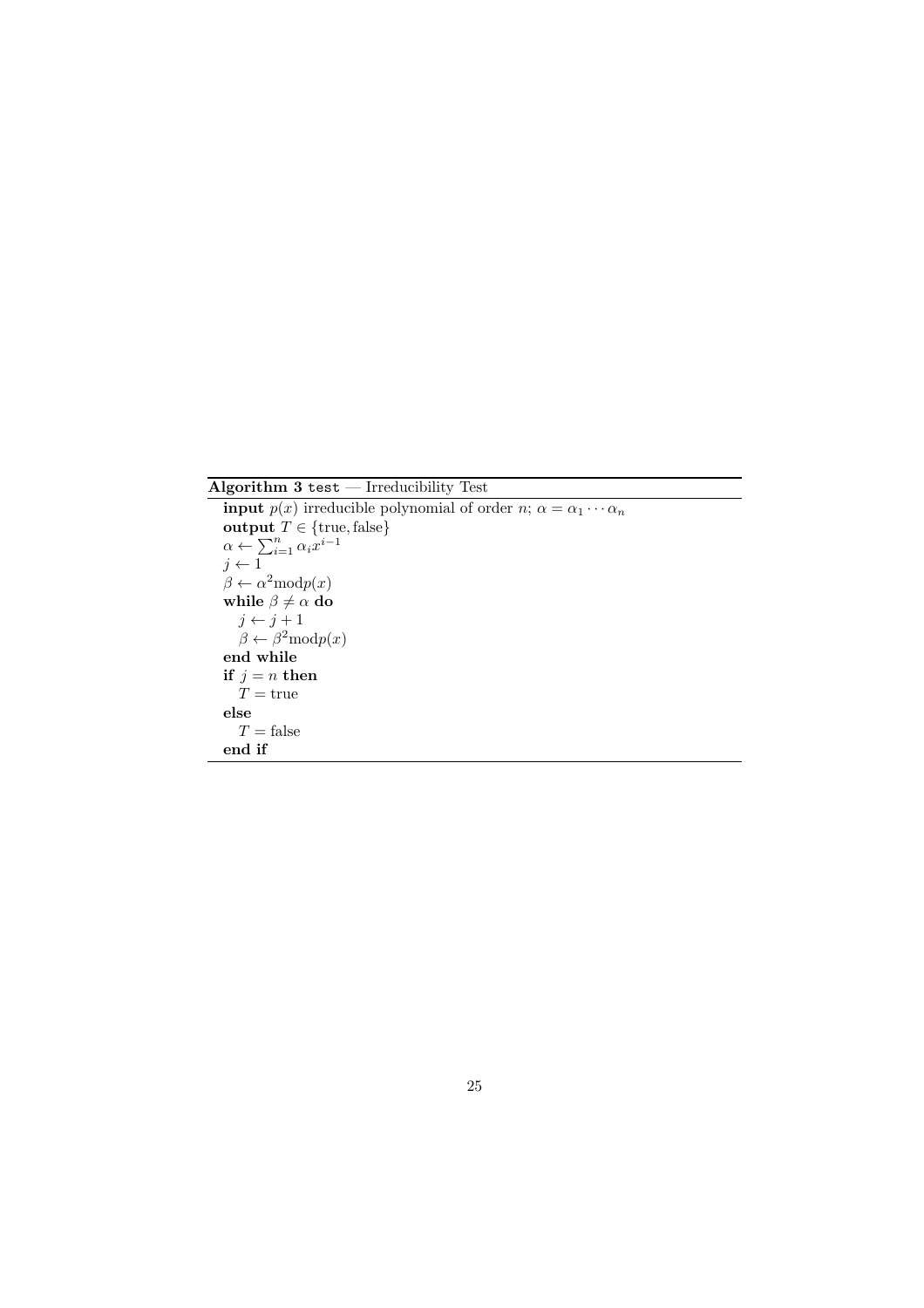Algorithm 4 Polynomial Generation

input  $\mathcal{X} = \xi_1 \cdots \xi_{128}, \{\rho_i\}_{i=1}^r, \{\mathcal{P}_{\rho_i}\}_{i=1}^r$ output  $\{\mathcal{Q}_i\}_{i=1}^r$  $H = \eta_1 \cdots \eta_{512} \leftarrow \text{SHA}_{512}(\mathcal{X})$  $l \leftarrow 0$ for  $1 \leq j \leq r$  do  $\alpha = \eta_{l+1} \cdots \eta_{l+\rho_j}$  $l \leftarrow l + \rho_j$ if  $\rho_j \notin \{25, 27, 32, 49\}$  then if  $\alpha \notin \{0, 1\}$  then  $\mathcal{Q}_j = \prod_{n=1}^{\rho_j} (x - \alpha^{2^n})$ else  $\mathcal{Q}_j = \mathcal{P}_{\rho_j}$ end if else  $k \leftarrow 1$  $T \leftarrow \texttt{test}(\alpha, \mathcal{P}_{\rho_j})$ while  $T =$  false and  $k \leq 3$  do  $l \leftarrow l + 1$  $\alpha = \eta_{l+1} \cdots \eta_{l+\rho_j}$  $T \leftarrow \texttt{test}(\alpha, \overline{\mathcal{P}}_{\rho_j})$  $k \leftarrow k + 1$ end while if  $T =$  false or  $\alpha \in \{0, 1\}$  then  $\mathcal{Q}_j = \mathcal{P}_{\rho_j}$ else  $\mathcal{Q}_j = \prod_{n=1}^{\rho_j} (x - \alpha^{2^n})$ end if end if end for